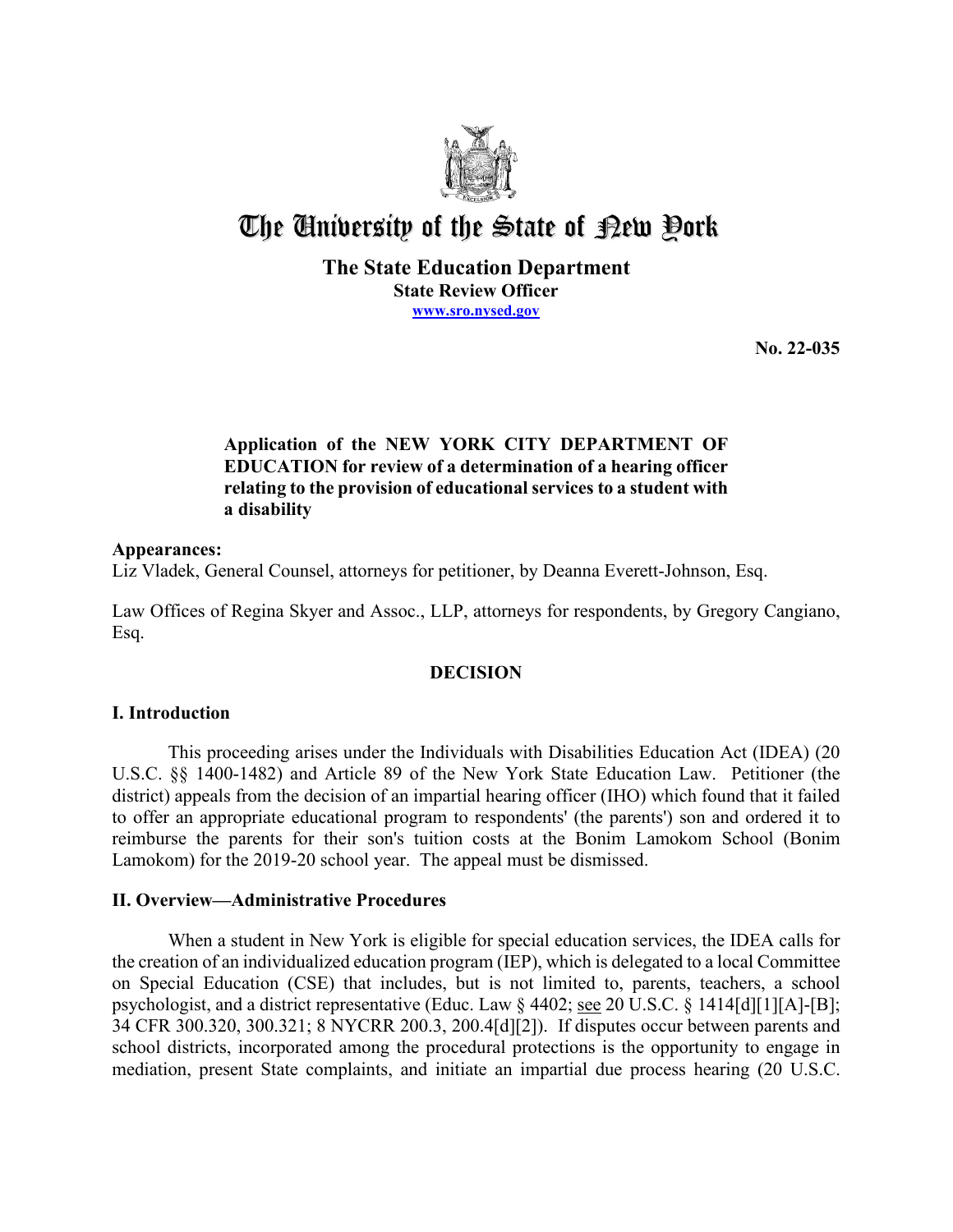§§ 1221e-3, 1415[e]-[f]; Educ. Law § 4404[1]; 34 CFR 300.151-300.152, 300.506, 300.511; 8 NYCRR 200.5[h]-[*l*]).

 disputed matters between parents and school districts regarding "any matter relating to the 300.507[a][1]). First, after an opportunity to engage in a resolution process, the parties appear at NYCRR 200.5[j]). An IHO typically conducts a trial-type hearing regarding the matters in dispute process (34 CFR 300.510[b][2], [c], 300.515[a]; 8 NYCRR 200.5[j][5]). A party may seek a IHO is binding upon both parties unless appealed (Educ. Law § 4404[1]). New York State has implemented a two-tiered system of administrative review to address identification, evaluation or educational placement of a student with a disability, or a student suspected of having a disability, or the provision of a free appropriate public education to such student" (8 NYCRR 200.5[i][1]; see 20 U.S.C. § 1415[b][6]-[7]; 34 CFR 300.503[a][1]-[2], an impartial hearing conducted at the local level before an IHO (Educ. Law § 4404[1][a]; 8 in which the parties have the right to be accompanied and advised by counsel and certain other individuals with special knowledge or training; present evidence and confront, cross-examine, and compel the attendance of witnesses; prohibit the introduction of any evidence at the hearing that has not been disclosed five business days before the hearing; and obtain a verbatim record of the proceeding (20 U.S.C. § 1415[f][2][A], [h][1]-[3]; 34 CFR 300.512[a][1]-[4]; 8 NYCRR 200.5[j][3][v], [vii], [xii]). The IHO must render and transmit a final written decision in the matter to the parties not later than 45 days after the expiration period or adjusted period for the resolution specific extension of time of the 45-day timeline, which the IHO may grant in accordance with State and federal regulations (34 CFR 300.515[c]; 8 NYCRR 200.5[j][5]). The decision of the

Officer (SRO) (Educ. Law § 4404[2]; <u>see</u> 20 U.S.C. § 1415[g][1]; 34 CFR 300.514[b][1]; 8 NYCRR 200.5[k]). The appealing party or parties must identify the findings, conclusions, and 300.514[b][2]; 8 NYCRR 279.12[a]). The SRO must ensure that a final decision is reached in the review and that a copy of the decision is mailed to each of the parties not later than 30 days after A party aggrieved by the decision of an IHO may subsequently appeal to a State Review orders of the IHO with which they disagree and indicate the relief that they would like the SRO to grant (8 NYCRR 279.4). The opposing party is entitled to respond to an appeal or cross-appeal in an answer (8 NYCRR 279.5). The SRO conducts an impartial review of the IHO's findings, conclusions, and decision and is required to examine the entire hearing record; ensure that the procedures at the hearing were consistent with the requirements of due process; seek additional evidence if necessary; and render an independent decision based upon the hearing record (34 CFR the receipt of a request for a review, except that a party may seek a specific extension of time of the 30-day timeline, which the SRO may grant in accordance with State and federal regulations (34 CFR 300.515[b], [c]; 8 NYCRR 200.5[k][2]).

## **III. Facts and Procedural History**

 social/emotional development, delayed fine and gross motor skills, sensory processing difficulties, and deficits in activities of daily living (ADL) skills (see Dist. Exs. 18-21). He has received a diagnosis of Down syndrome and has a history of a heart condition (Dist. Ex. 3 at pp. 2-4). The student has a history of global delays that include "extremely low" cognitive abilities, delayed academic skills, "poor" expressive language skills and difficulty with articulation, delayed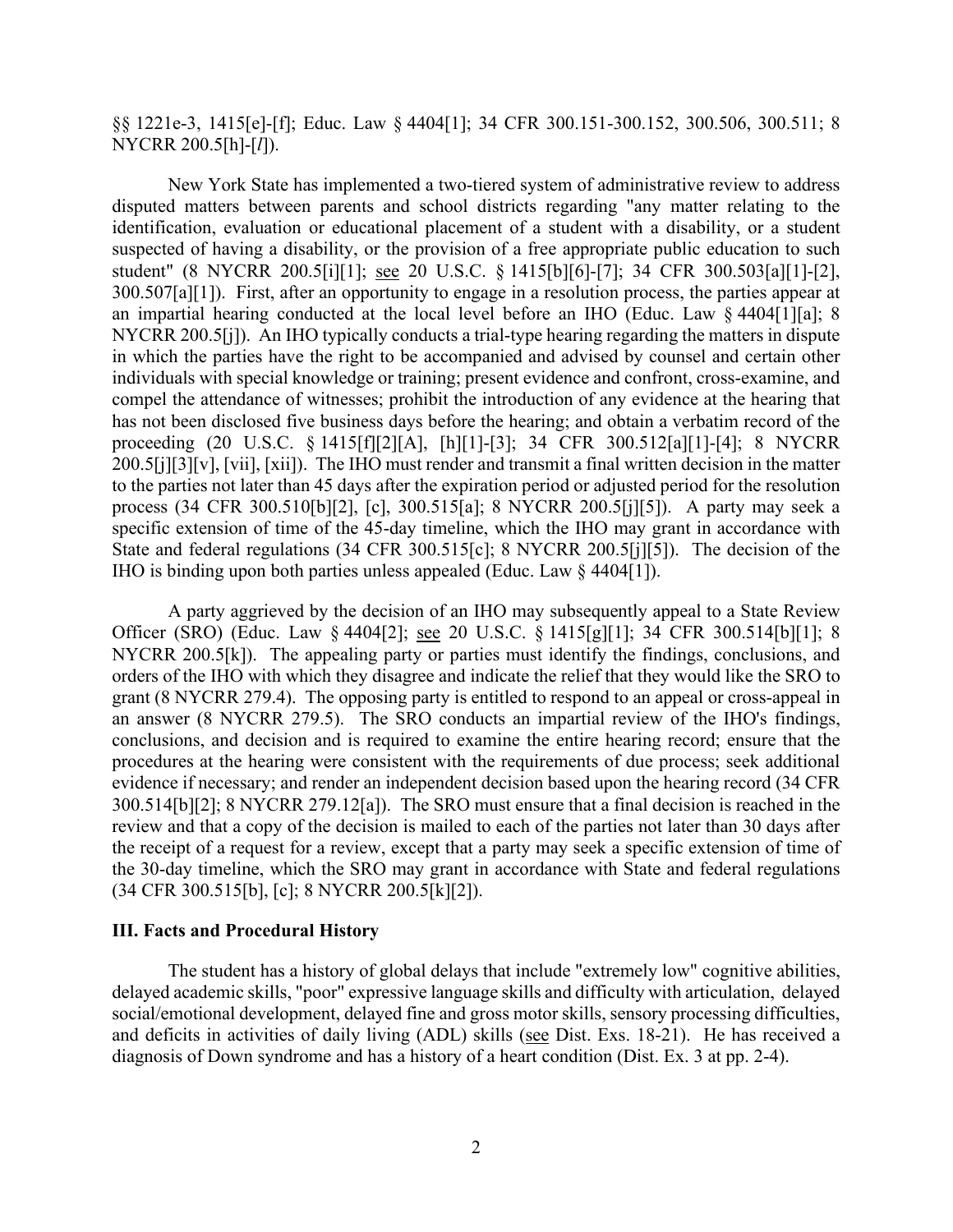(id.  $\P$  7, 9).<sup>1</sup> For the 2018-19 school year, a CSE had recommended that the student attend a 12:1+1 special class in a specialized school with Yiddish as the language of service and receive According to the parent, the student attended a Yiddish 12:1+1 special class in a district community school for elementary school through the 2014-15 school year (Parent Ex. P ¶ 6). The parents unilaterally placed the student at Bonim Lamokom beginning in the 2015-16 school year related services (Parent Ex. D at pp. 1[2](#page-2-1)-13, 16).<sup>2</sup>

year (see generally Dist. Ex. 3). The January 2019 CSE found the student continued to be eligible of the service (id. at pp. 1, 17, 21; see Parent Ex. D at p. 1).<sup>[3](#page-2-2)</sup> The CSE also recommended the 3at pp. 17-18). To further support the student, the January 2019 CSE identified the following the January 2019 IEP contained postsecondary goals, identified the student's transition needs, and A CSE convened on January 10, 2019, to formulate the student's IEP for the 2019-20 school for special education as a student with an intellectual disability and recommended the student attend a full-time 12:1+1 special class in a district specialized school with Yiddish as the language related services of individual occupational therapy (OT) once per week for 30 minutes in English and group OT once per week for 30 minutes in English, individual physical therapy (PT) twice per week for 30 minutes in English, individual speech-language therapy twice per week for 30 minutes in Yiddish, and group speech-language therapy once per week for 30 minutes in Yiddish (Dist. Ex. strategies/resources needed to address his management needs: small class with structured environment, related services, multi-modality approach, slow pace, constant review and repetition, praise and reinforcement, and additional practice, as well as prompting, guidance, and encouragement throughout the day (id. at p. 4). Additionally, the January 2019 IEP indicated that the student would participate in alternate assessments and included annual goals with corresponding short-term objectives that addressed the student's skills in academics, receptive and expressive language, ADLs, gross and fine motor, communication, functional ability, and safety awareness (id. at pp. 5-16, 20). To support the student as he moved out of secondary education, set forth a set of transition activities (id. at pp. 5, 19-20).

 of the school year (Dist. Ex. 3 at. pp. 18, 22-23). However, the resultant IEP also indicated that, in an interim monolingual class" (*id.* at p. 23). The CSE determined that the student was eligible to receive services during July and August as part of a 12-month program wherein the student would receive the same special education program and services in Yiddish and English as recommended for the 10-month portion if there was no provider available in the recommended language, the student should be provided "interim service[s] in English pending availability of a bilingual provider" and "should be placed

In a prior written notice and in a school location letter, both dated June 12, 2019, the district summarized the recommendations of the January 2019 CSE and identified the particular public

<span id="page-2-0"></span><sup>&</sup>lt;sup>1</sup> Bonim Lamokom has not been approved by the Commissioner of Education as a school with which districts may contract to instruct students with disabilities (see 8 NYCRR 200.1[d], 200.7).

<span id="page-2-1"></span> $2$  The parents challenged the district's offer of a FAPE to the student for the 2018-19 school year in a due process complaint notice dated November 21, 2018 (Dist. Ex. 15).

<span id="page-2-2"></span><sup>&</sup>lt;sup>3</sup> The student's eligibility for special education as a student with an intellectual disability is not in dispute (see 34 CFR 300.8[c][6]; 8 NYCRR 200.1[zz][7]).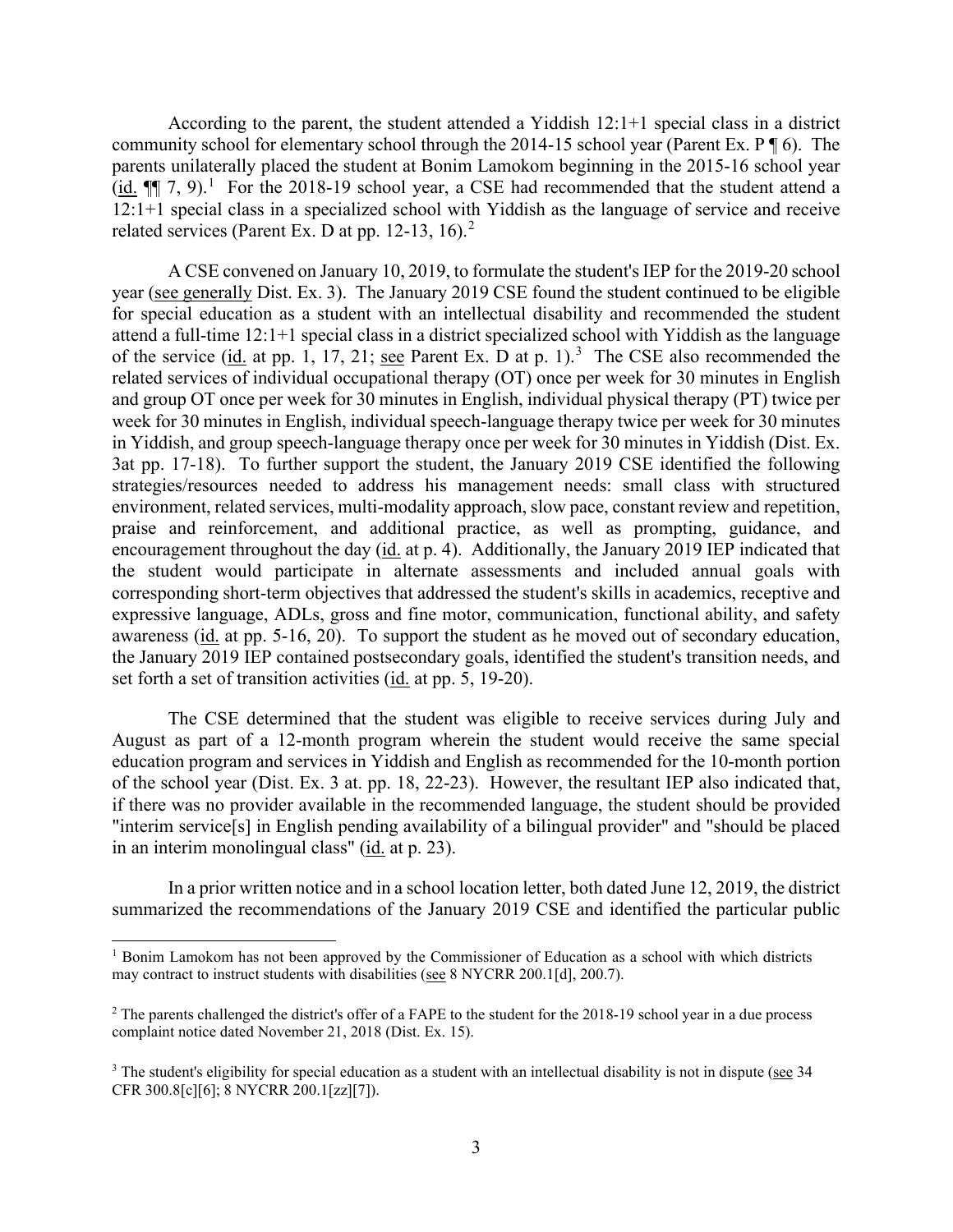school site to which it assigned the student to attend for the 2019-20 school year (Dist. Exs. 5;  $17)$ .<sup>4</sup>

Bonim Lamokom for the 2019-20 school year (see Parent Ex. C). In a letter dated June 17, 2019, the parents disagreed with the recommendations contained in the January 2019 IEP and notified the district of their intent to unilaterally place the student at

On June 26, 2019, the parents executed a contract for the student's attendance at Bonim Lamokom for the 2019-20 school year (Parent Ex. G).

#### **A. Due Process Complaint Notice**

 In an amended due process complaint notice, dated June 1, 2021, the parents alleged that the district failed to offer the student a free appropriate public education (FAPE) for the 2019-20 for that school year (see Parent Ex. B).<sup>5</sup> The parents alleged that the January 2019 CSE did not include them in the development of the student's annual goals and failed to evaluate the student's 2019 IEP did not adequately describe the student's present levels of performance, included an inadequate description of the student's management needs, and included deficient annual goals that were not measurable  $(id.$  at pp. 2-5). The parents argued that the ratio of the recommended  $12:1+1$ the IEP did not include supports to facilitate the student's social/emotional development (id. at pp. 2-3). In addition, the parents asserted that the recommendation for related services with English not meet the student's needs (id. at p. 5). The parents alleged that the recommendations contained and, therefore, did not represent the student's LRE (*id.*). The parents also contended that the IEP did not include a recommendation for special transportation (id.). Moreover, the parents alleged not be available [w]as improper" (*id.* at pp. 4-5). school year and requested funding of their unilateral placement of the student at Bonim Lamokom language proficiency or his speech-language, cognitive, or academic skills and that the January special class was not reasonably calculated to engage the student to receive educational benefit and did not offer the support and individualized 1:1 instruction that the student required and that as the language of service was based on the availability of the services in the district and would within the IEP did not provide the student with opportunities for exposure to nondisabled peers did not include appropriate transition support services, failed to consider assistive technology, and that recommendation for "a bilingual paraprofessional in lieu of a bilingual classroom should one

IEP exceeded the amount of periods in a week (see Parent Ex. B at  $p$ . 2). In addition, the parents substitute for a bilingual classroom for the student (id. at p. 6). The parents also alleged that the With respect to the assigned public school site's capacity to implement the January 2019 IEP, the parents alleged that the number of mandated hours of special education set forth in the argued that the provision of a bilingual paraprofessional would not have been an adequate

<span id="page-3-0"></span><sup>&</sup>lt;sup>4</sup> The hearing record contains duplicative exhibits (compare Parent Exs. E, K, N, with Dist. Exs. 5, 19-22). For purposes of this decision, only district exhibits are cited in instances where both a parent and district exhibit are identical in content. The IHO is reminded that it is her responsibility to exclude evidence that he determines to be irrelevant, immaterial, unreliable, or unduly repetitious (8 NYCRR 200.5[j][3][xii][c]).

<span id="page-3-1"></span><sup>5</sup> The parents' original due process complaint notice was dated April 28, 2021 (Parent Ex. A).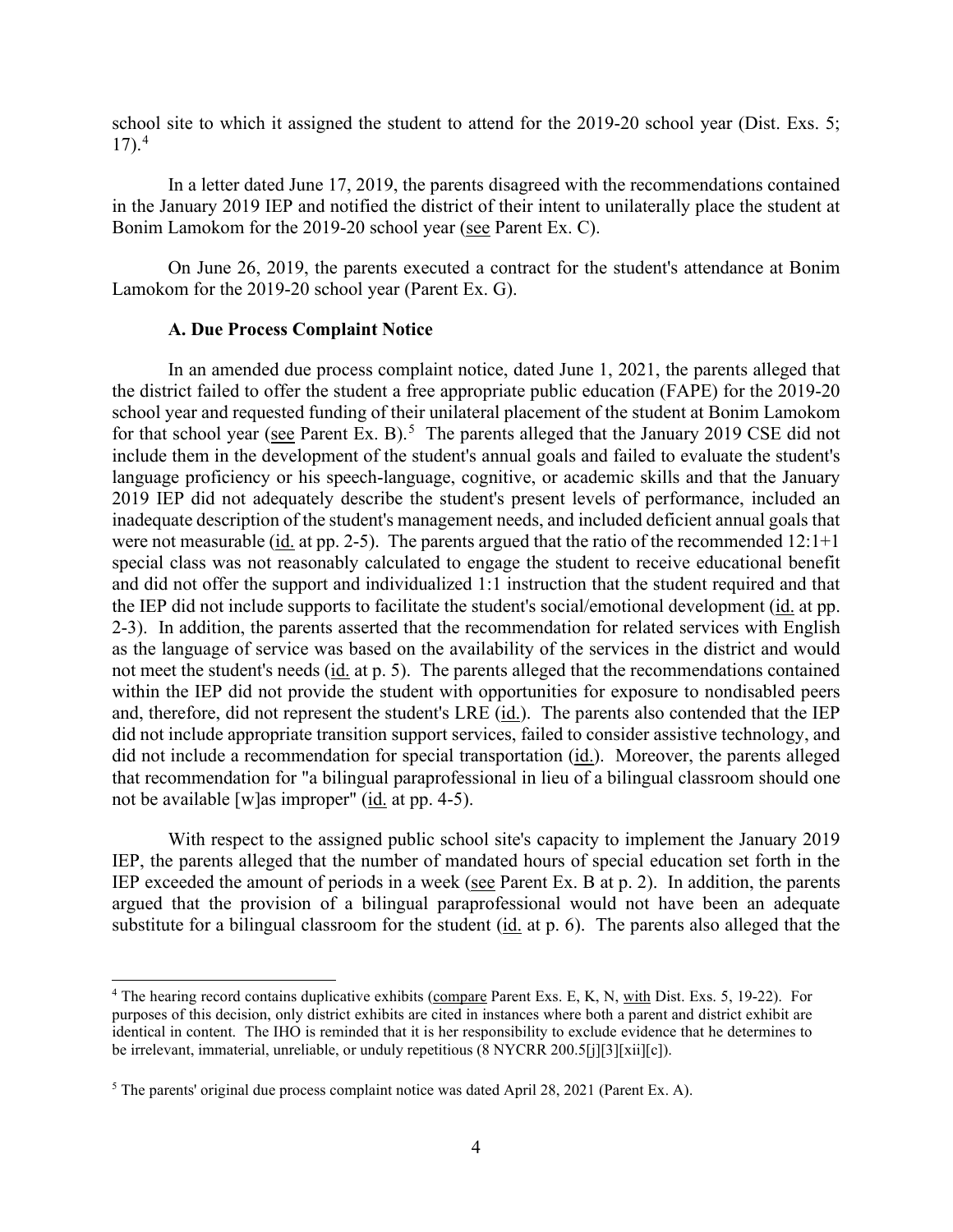proposed classroom could not have provided the student with a suitable and functional peer group (id.).

 The parents alleged that Bonim Lamokom was an appropriate unilateral placement for the attendance at Bonim Lamokom for the 2019-20 school year (id.). 2019-20 school year and that there were no equitable considerations that would bar funding (Parent Ex. B at p. 6). For relief, the parents requested district funding of the costs of the student's

### **B. Impartial Hearing Officer Decision**

 after seven days of proceedings (Tr. pp. 1-101). In a decision dated February 21, 2022, the IHO An impartial hearing convened on August 11, 2021 and concluded on February 16, 2022 determined that the district failed to offer the student a FAPE for the 2019-20 school year, that Bonim Lamokom was an appropriate unilateral placement, and that equitable considerations weighed in favor of the parents' request for an award of tuition reimbursement (IHO Decision at pp. 4-8). $^{6}$ 

In particular, the IHO found that the district failed to assign the student to attend a classroom with a Yiddish-speaking special education teacher for summer 2019 and was not persuaded by the district's position that a Yiddish-speaking classroom paraprofessional would have been adequate (IHO Decision at pp. 5-6). In addition, the IHO found that the IEP did not include special education transportation or provide for "mainstreaming opportunities," which the student required (id. at p. 6). The IHO indicated that he "considered the parent[s'] other claims with respect to the alleged denial of FAPE and f[ou]nd them to be without merit" (id.).

place the student (*id.* at p. 7). Regarding the unilateral placement, the IHO found that Bonim Lamokom "provided direct and specialized educational instruction that was specifically designed to meet the student's unique educational needs" (IHO Decision at p. 6). In addition, the IHO determined that the parents cooperated with the CSE process and gave the district timely notice of their intent to unilaterally

 cost of the student's tuition at Bonim Lamokom for the 2019-20 school year, less 15 percent for Decision at pp. 7-8). As relief, the IHO ordered the district to reimburse the parents and/or directly pay for the the portion of the school day at Bonim Lamokom that was devoted to religious instruction (IHO

## **IV. Appeal for State-Level Review**

 The district appeals, arguing that the IHO erred in finding that the district failed to offer the student a FAPE during the 2019-20 school year on the grounds that the district failed to provide sufficient mainstreaming opportunities for the student in the least restrictive environment (LRE), failed to provide sufficient special transportation, and failed to demonstrate that all IEP services

<span id="page-4-0"></span><sup>6</sup> The hearing record also contains two interim decisions rendered by the IHO, dated June 15, 2021 and November 21, 2021 respectively, denying the district's motions to dismiss the parents' respective complaints as outside the applicable statute of limitations.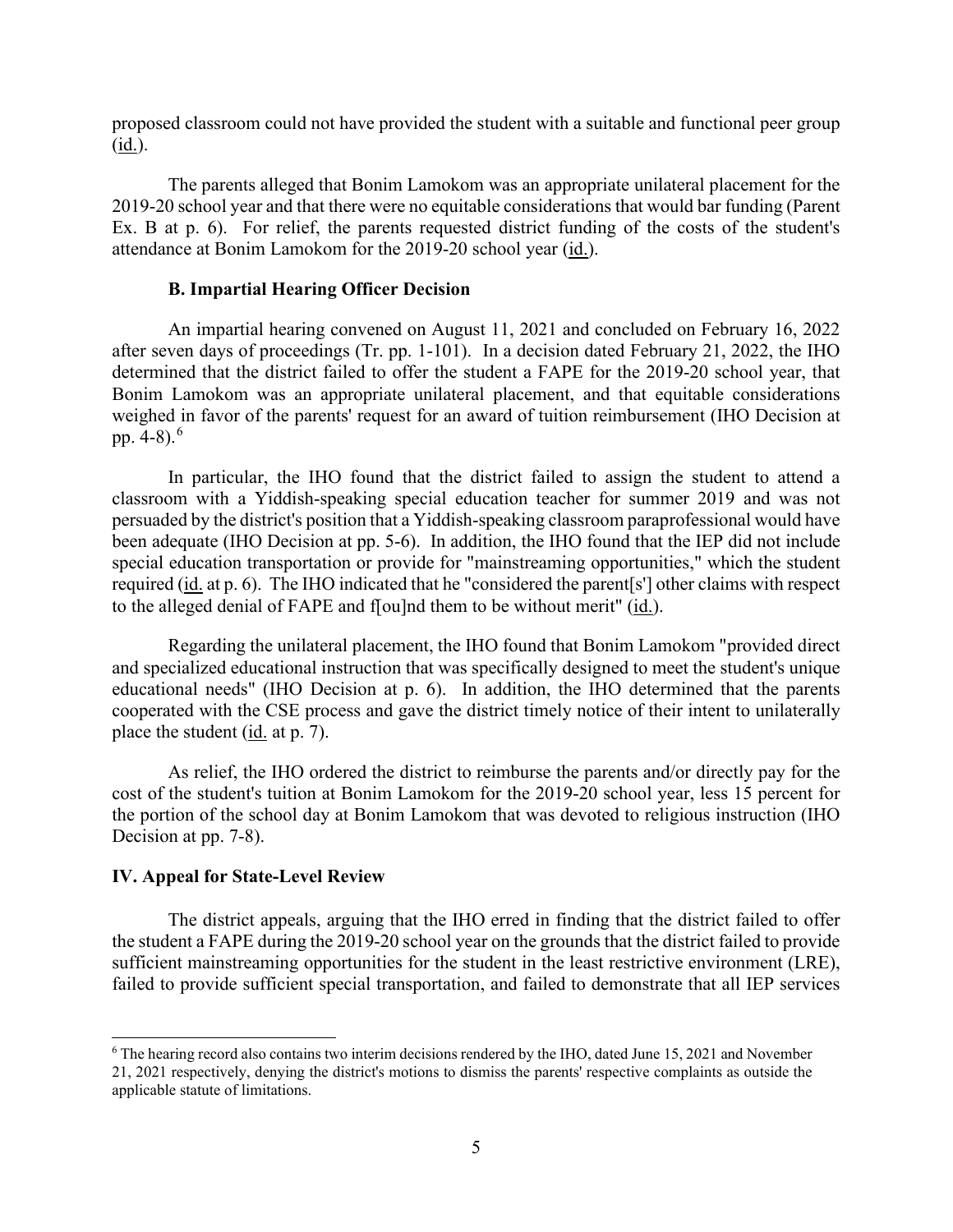with respect to the student's extended school year program would be implemented, including a bilingual Yiddish speaking special education teacher.

In an answer, the parents respond to the district's material allegations with admissions and denials and argue that the IHO's decision should be upheld in its entirety.

#### **V. Applicable Standards**

Two purposes of the IDEA (20 U.S.C. §§ 1400-1482) are (1) to ensure that students with disabilities have available to them a FAPE that emphasizes special education and related services designed to meet their unique needs and prepare them for further education, employment, and independent living; and (2) to ensure that the rights of students with disabilities and parents of such students are protected (20 U.S.C. § 1400[d][1][A]-[B]; see generally Forest Grove Sch. Dist. v. T.A., 557 U.S. 230, 239 [2009]; Bd. of Educ. of Hendrick Hudson Cent. Sch. Dist. v. Rowley, 458 U.S. 176, 206-07 [1982]).

 A FAPE is offered to a student when (a) the board of education complies with the 2014]; <u>R.E. v. New York City Dep't of Educ.</u>, 694 F.3d 167, 189-90 [2d Cir. 2012]; <u>M.H. v. New</u> 458 U.S. at 206; see T.P. v. Mamaroneck Union Free Sch. Dist., 554 F.3d 247, 253 [2d Cir. 2009]). parents' opportunity to participate in the decision-making process regarding the provision of a procedural requirements set forth in the IDEA, and (b) the IEP developed by its CSE through the IDEA's procedures is reasonably calculated to enable the student to receive educational benefits (Rowley, 458 U.S. at 206-07; T.M. v. Cornwall Cent. Sch. Dist., 752 F.3d 145, 151, 160 [2d Cir. York City Dep't of Educ., 685 F.3d 217, 245 [2d Cir. 2012]; Cerra v. Pawling Cent. Sch. Dist., 427 F.3d 186, 192 [2d Cir. 2005]). "'[A]dequate compliance with the procedures prescribed would in most cases assure much if not all of what Congress wished in the way of substantive content in an IEP'" (Walczak v. Fla. Union Free Sch. Dist., 142 F.3d 119, 129 [2d Cir. 1998], quoting Rowley, 458 U.S. at 206; <u>see T.P. v. Mamaroneck Union Free Sch. Dist.</u>, 554 F.3d 247, 253 [2d Cir. 2009]).<br>The Supreme Court has indicated that "[t]he IEP must aim to enable the child to make progress.<br>After all, the essential fu advancement" (Endrew F. v. Douglas Cty. Sch. Dist. RE-1, 580 U.S. \_\_, 137 S. Ct. 988, 999 [2017]). While the Second Circuit has emphasized that school districts must comply with the checklist of procedures for developing a student's IEP and indicated that "[m]ultiple procedural violations may cumulatively result in the denial of a FAPE even if the violations considered individually do not" (R.E., 694 F.3d at 190-91), the Court has also explained that not all procedural errors render an IEP legally inadequate under the IDEA (M.H., 685 F.3d at 245; A.C. v. Bd. of Educ. of the Chappaqua Cent. Sch. Dist., 553 F.3d 165, 172 [2d Cir. 2009]; Grim v. Rhinebeck Cent. Sch. Dist., 346 F.3d 377, 381 [2d Cir. 2003]). Under the IDEA, if procedural violations are alleged, an administrative officer may find that a student did not receive a FAPE only if the procedural inadequacies (a) impeded the student's right to a FAPE, (b) significantly impeded the FAPE to the student, or (c) caused a deprivation of educational benefits (20 U.S.C. § 1415[f][3][E][ii]; 34 CFR 300.513[a][2]; 8 NYCRR 200.5[j][4][ii]; Winkelman v. Parma City Sch. Dist., 550 U.S. 516, 525-26 [2007]; R.E., 694 F.3d at 190; M.H., 685 F.3d at 245).

based on a determination of whether the student received a FAPE  $(20 \text{ U.S.C.} \S 1415 \text{ [f]} \S \text{ [E]} \text{ [i]}).$ The IDEA directs that, in general, an IHO's decision must be made on substantive grounds A school district offers a FAPE "by providing personalized instruction with sufficient support services to permit the child to benefit educationally from that instruction" (Rowley, 458 U.S. at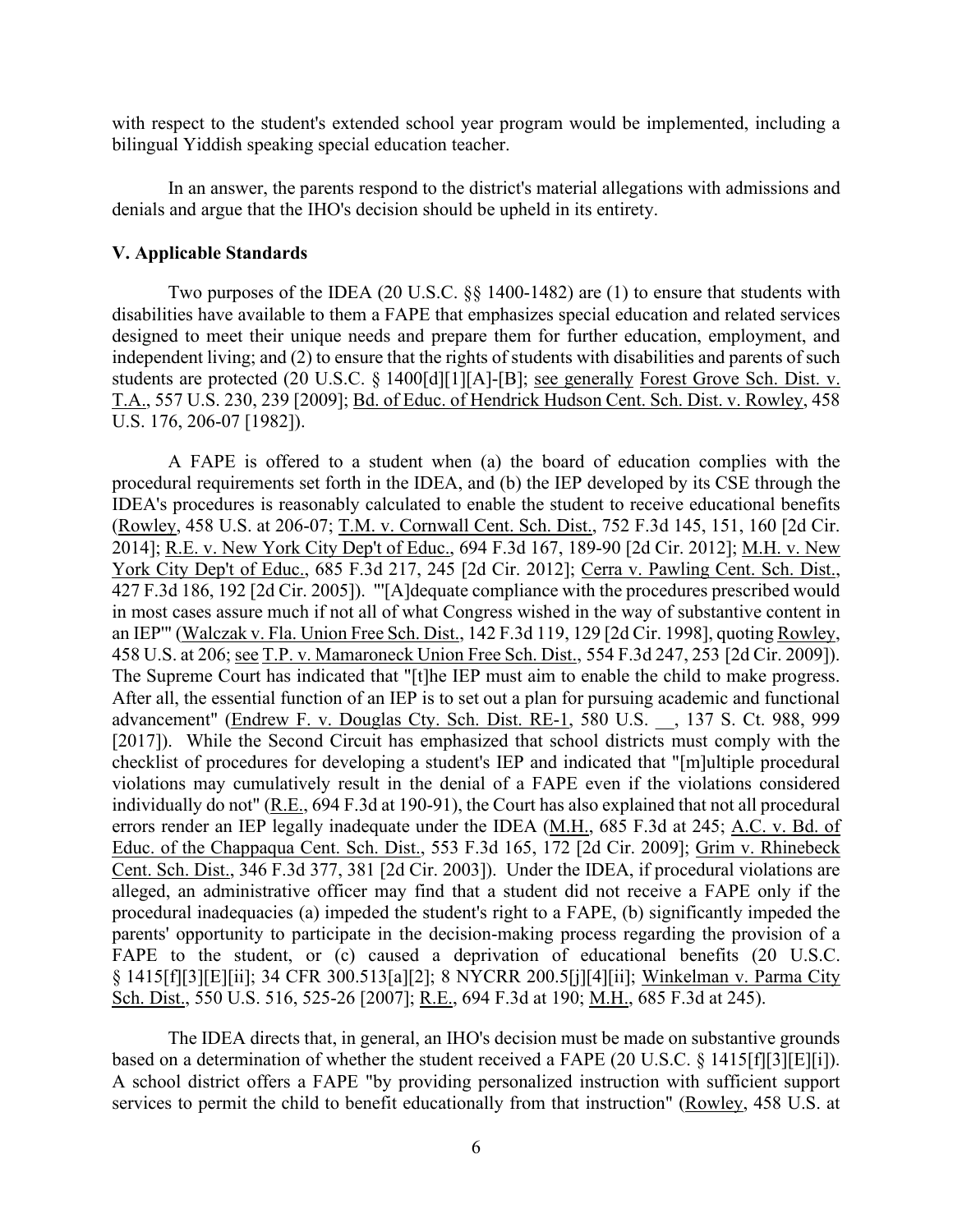adequacy of a given IEP turns on the unique circumstances of the child for whom it was created" produce progress, not regression,' and . . . affords the student with an opportunity greater than mere 200.6[a][1]; <u>see Newington,</u> 546 F.3d at 114; Gagliardo v. Arlington Cent. Sch. Dist., 489 F.3d 203). However, the "IDEA does not itself articulate any specific level of educational benefits that must be provided through an IEP" (Walczak, 142 F.3d at 130; see Rowley, 458 U.S. at 189). "The (Endrew F., 137 S. Ct. at 1001). The statute ensures an "appropriate" education, "not one that provides everything that might be thought desirable by loving parents" (Walczak, 142 F.3d at 132, quoting Tucker v. Bay Shore Union Free Sch. Dist., 873 F.2d 563, 567 [2d Cir. 1989] [citations omitted]; see Grim, 346 F.3d at 379). Additionally, school districts are not required to "maximize" the potential of students with disabilities (Rowley, 458 U.S. at 189, 199; Grim, 346 F.3d at 379; Walczak, 142 F.3d at 132). Nonetheless, a school district must provide "an IEP that is 'likely to 'trivial advancement'" (Cerra, 427 F.3d at 195, quoting Walczak, 142 F.3d at 130 [citations omitted]; see T.P., 554 F.3d at 254; P. v. Newington Bd. of Educ., 546 F.3d 111, 118-19 [2d Cir. 2008]). The IEP must be "reasonably calculated to provide some 'meaningful' benefit" (Mrs. B. v. Milford Bd. of Educ., 103 F.3d 1114, 1120 [2d Cir. 1997]; see Endrew F., 137 S. Ct. at 1001 [holding that the IDEA "requires an educational program reasonably calculated to enable a child to make progress appropriate in light of the child's circumstances"]; Rowley, 458 U.S. at 192). The student's recommended program must also be provided in the least restrictive environment (LRE) (20 U.S.C. § 1412[a][5][A]; 34 CFR 300.114[a][2][i], 300.116[a][2]; 8 NYCRR 200.1[cc], 105, 108 [2d Cir. 2007]; Walczak, 142 F.3d at 132).

An appropriate educational program begins with an IEP that includes a statement of the student's present levels of academic achievement and functional performance (see 34 CFR 300.320[a][1]; 8 NYCRR 200.4[d][2][i]), establishes annual goals designed to meet the student's needs resulting from the student's disability and enable him or her to make progress in the general education curriculum (see 34 CFR 300.320[a][2][i], [2][i][A]; 8 NYCRR 200.4[d][2][iii]), and provides for the use of appropriate special education services (see 34 CFR 300.320[a][4]; 8 NYCRR 200.4[d][2][v]).<sup>7</sup>

70 [1985]; R.E., 694 F.3d at 184-85; T.P., 554 F.3d at 252). In Burlington, the Court found that in a proper case under the IDEA (471 U.S. at 370-71; see Gagliardo, 489 F.3d at 111; Cerra, 427 (Burlington, 471 U.S. at 370-71; <u>see</u> 20 U.S.C. § 1412[a][10][C][ii]; 34 CFR 300.148). A board of education may be required to reimburse parents for their expenditures for private educational services obtained for a student by his or her parents, if the services offered by the board of education were inadequate or inappropriate, the services selected by the parents were appropriate, and equitable considerations support the parents' claim (Florence County Sch. Dist. Four v. Carter, 510 U.S. 7 [1993]; Sch. Comm. of Burlington v. Dep't of Educ., 471 U.S. 359, 369- Congress intended retroactive reimbursement to parents by school officials as an available remedy F.3d at 192). "Reimbursement merely requires [a district] to belatedly pay expenses that it should have paid all along and would have borne in the first instance" had it offered the student a FAPE

<span id="page-6-0"></span> ambitious in light of his [or her] circumstances, just as advancement from grade to grade is appropriately <sup>7</sup> The Supreme Court has stated that even if it is unreasonable to expect a student to attend a regular education setting and achieve on grade level, the educational program set forth in the student's IEP "must be appropriately ambitious for most children in the regular classroom. The goals may differ, but every child should have the chance to meet challenging objectives" (Endrew F., 137 S. Ct. at 1000).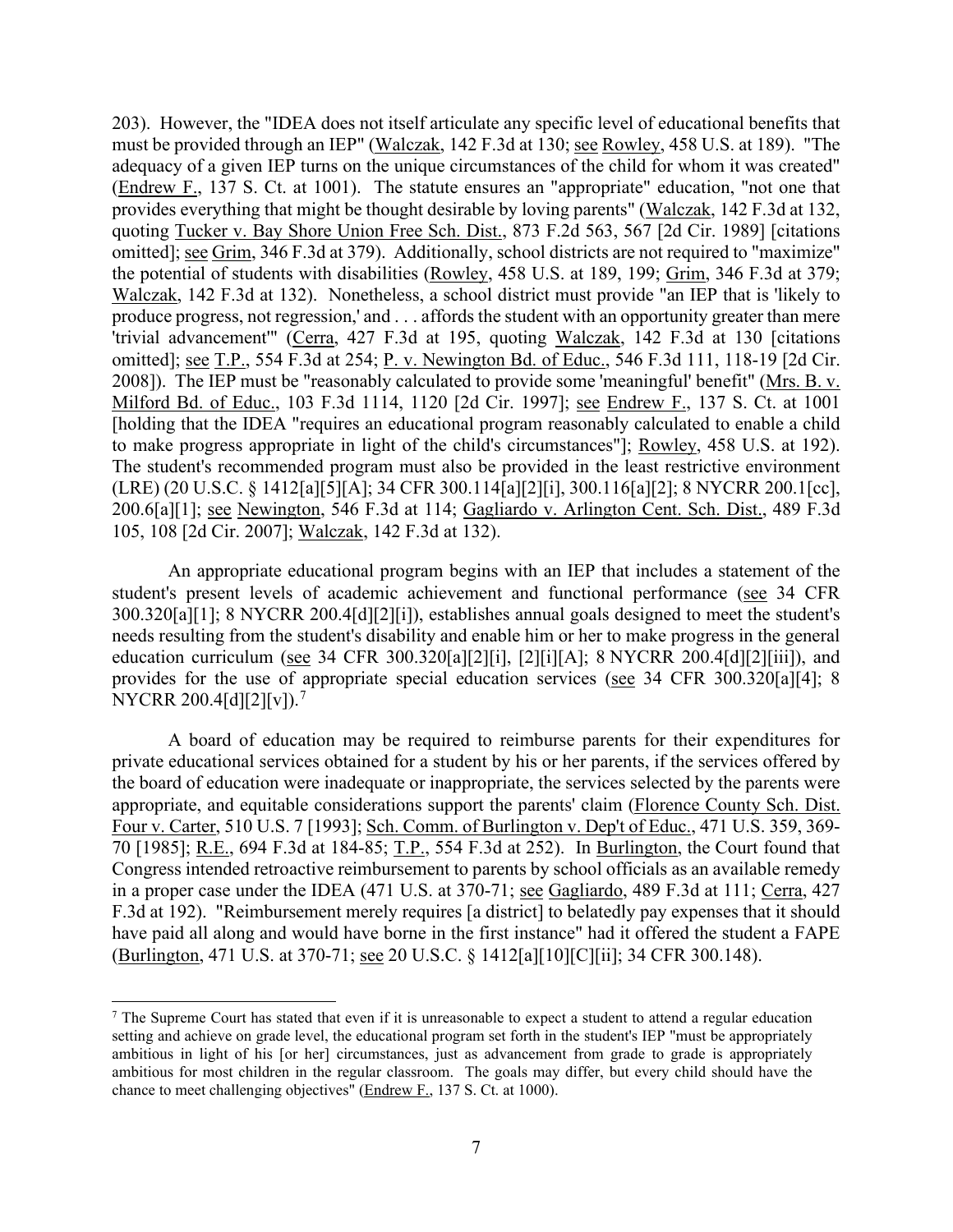the appropriateness of such placement (Educ. Law  $\S$  4404[1][c]; <u>see R.E.</u>, 694 F.3d at 184-85). The burden of proof is on the school district during an impartial hearing, except that a parent seeking tuition reimbursement for a unilateral placement has the burden of proof regarding

#### **VI. Discussion**

#### **A. January 2019 IEP**

### **1. Least Restrictive Environment**

 was not the student's LRE and asserts that the student was properly placed in a special class in a typically developing peers and included some mainstreaming activities in the IEP. The parents student had previously been placed in a special class in a community school and the move to a special school should have been explicitly justified within the IEP and the failure to do so deprived the parents of an opportunity to meaningfully participate in the development of the student's IEP. The district contends that the IHO erred in finding that the district's recommended program specialized school based upon his needs and that the CSE considered the student's access to assert that the CSE failed to properly consider the student's LRE and failed to provide any meaningful access to typically developing peers in the student's IEP. The parents contend that the The parents assert that the CSE should have been aware that the student benefitted from a less restrictive setting in the unilateral placement where the student had structured interaction with nondisabled peers, such that opportunities for inclusion should have been included in the January 2019 IEP.

The IDEA requires that a student's recommended program must be provided in the LRE (20 U.S.C. § 1412[a][5][A]; 34 CFR 300.107, 300.114[a][2][i], 300.116[a][2], 300.117; 8 NYCRR 200.1[cc], 200.6[a][1]; see T.M., 752 F.3d at 161-67; Newington, 546 F.3d at 111; Gagliardo, 489 F.3d at 105; Walczak, 142 F.3d at 132; Patskin v. Bd. of Educ. of Webster Cent. Sch. Dist., 583 F. Supp. 2d 422, 428 [W.D.N.Y. 2008]). In determining an appropriate placement in the LRE, the IDEA requires that students with disabilities be educated to the maximum extent appropriate with students who are not disabled and that special classes, separate schooling, or other removal of students with disabilities from the general educational environment may occur only when the nature or severity of the disability is such that education in regular classes with the use of supplementary aids and services cannot be achieved satisfactorily (20 U.S.C. § 1412[a][5][A]; <u>see</u> 34 CFR 300.114[a][2][i], 300.116[a][2]; 8 NYCRR 200.6[a][1]; Newington, 546 F.3d at 112, 120- 21; Oberti v. Bd. of Educ. of Borough of Clementon Sch. Dist., 995 F.2d 1204, 1215 [3d Cir. 1993]; J.S. v. N. Colonie Cent. Sch. Dist., 586 F. Supp. 2d 74, 82 [N.D.N.Y. 2008]; Patskin, 583 F. Supp. 2d at 430; Watson v. Kingston City Sch. Dist., 325 F. Supp. 2d 141, 144 [N.D.N.Y. 2004]; Mavis v. Sobol, 839 F. Supp. 968, 982 [N.D.N.Y. 1993]). The placement of an individual student in the LRE shall "(1) provide the special education needed by the student; (2) provide for education of the student to the maximum extent appropriate to the needs of the student with other students who do not have disabilities; and (3) be as close as possible to the student's home" (8 NYCRR 200.1[cc]; 8 NYCRR 200.4[d][4][ii][b]; see 34 CFR 300.116). Consideration is also given to any potential harmful effect on students or on the quality of services that they need (34 CFR 300.116[d]; 8 NYCRR 200.4[d][4][ii][c]). Federal and State regulations also require that school districts ensure that a continuum of alternative placements be available to meet the needs of students with disabilities for special education and related services (34 CFR 300.115; 8 NYCRR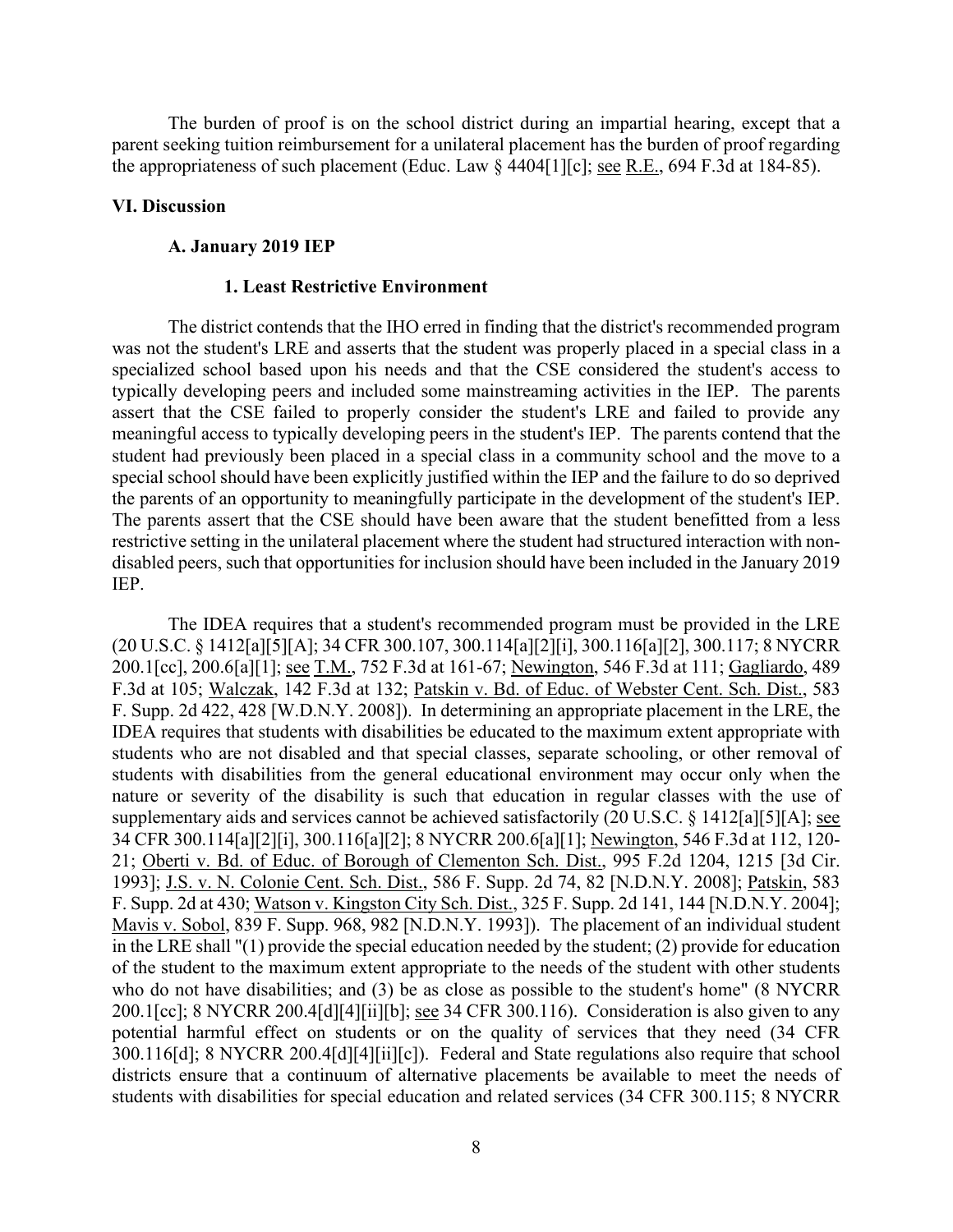200.6). The continuum of alternative placements includes instruction in regular classes, special classes, special schools, home instruction, and instruction in hospitals and institutions; the continuum also makes provision for supplementary services (such as resource room or itinerant instruction) to be provided in conjunction with regular class placement (34 CFR 300.115[b]).

maximum extent appropriate (T.M., 752 F.3d at 161-67 [applying Newington two-prong test];<u>Newington</u>, 546 F.3d at 119-20; <u>see N. Colonie</u>, 586 F. Supp. 2d at 82; <u>Patskin,</u> 583 F. Supp. To apply the principles described above, the Second Circuit adopted a two-pronged test for determining whether an IEP places a student in the LRE, considering (1) whether education in the general classroom, with the use of supplemental aids and services, can be achieved satisfactorily for a given student, and, if not, (2) whether the school has mainstreamed the student to the 2d at 430; see also Oberti, 995 F.2d at 1217-18; Daniel R.R. v. State Bd. of Educ., 874 F.2d 1036, 1048-50 [5th Cir. 1989]). A determination regarding the first prong, (whether a student with a disability can be educated satisfactorily in a general education class with supplemental aids and services), is made through an examination of a non-exhaustive list of factors, including, but not limited to:

> provided in a special education class; and (3) the possible negative (1) whether the school district has made reasonable efforts to accommodate the child in a regular classroom; (2) the educational benefits available to the child in a regular class, with appropriate supplementary aids and services, as compared to the benefits effects of the inclusion of the child on the education of the other students in the class.

(Newington, 546 F.3d at 120; see N. Colonie, 586 F. Supp. 2d at 82; Patskin, 583 F. Supp. 2d at 430; <u>see also Oberti,</u> 995 F.2d at 1217-18; <u>Daniel R.R.</u>, 874 F.2d at 1048-50). The Court non-disabled peers as much as circumstances allow (Newington, 546 F.3d at 119, citing Daniel recognized the tension that occurs at times between the objective of having a district provide an education suited to a student's particular needs and the objective of educating that student with R.R., 874 F.2d at 1044). The Court explained that the inquiry is individualized and fact specific, taking into account the nature of the student's condition and the school's particular efforts to accommodate it (Newington, 546 F.3d at 120).

 (Newington, 546 F.3d at 120). If, after examining the factors under the first prong, it is determined that the district was justified in removing the student from the general education classroom and placing the student in a special class, the second prong requires consideration of whether the district has included the student in school programs with nondisabled students to the maximum extent appropriate

 The parents do not argue that the student could have been appropriately educated in a turns on the second aspect of the Newington test, that is, whether the CSE provided mainstreaming opportunities for the student with nondisabled peers to the maximum extent appropriate. general education classroom with the use of supplemental aids and services; accordingly, the issue

 The January 2019 IEP notes that the CSE considered placing the student in either a 12:1+1 or a 15:1 "Special Class in a community school" but rejected these options as insufficient to address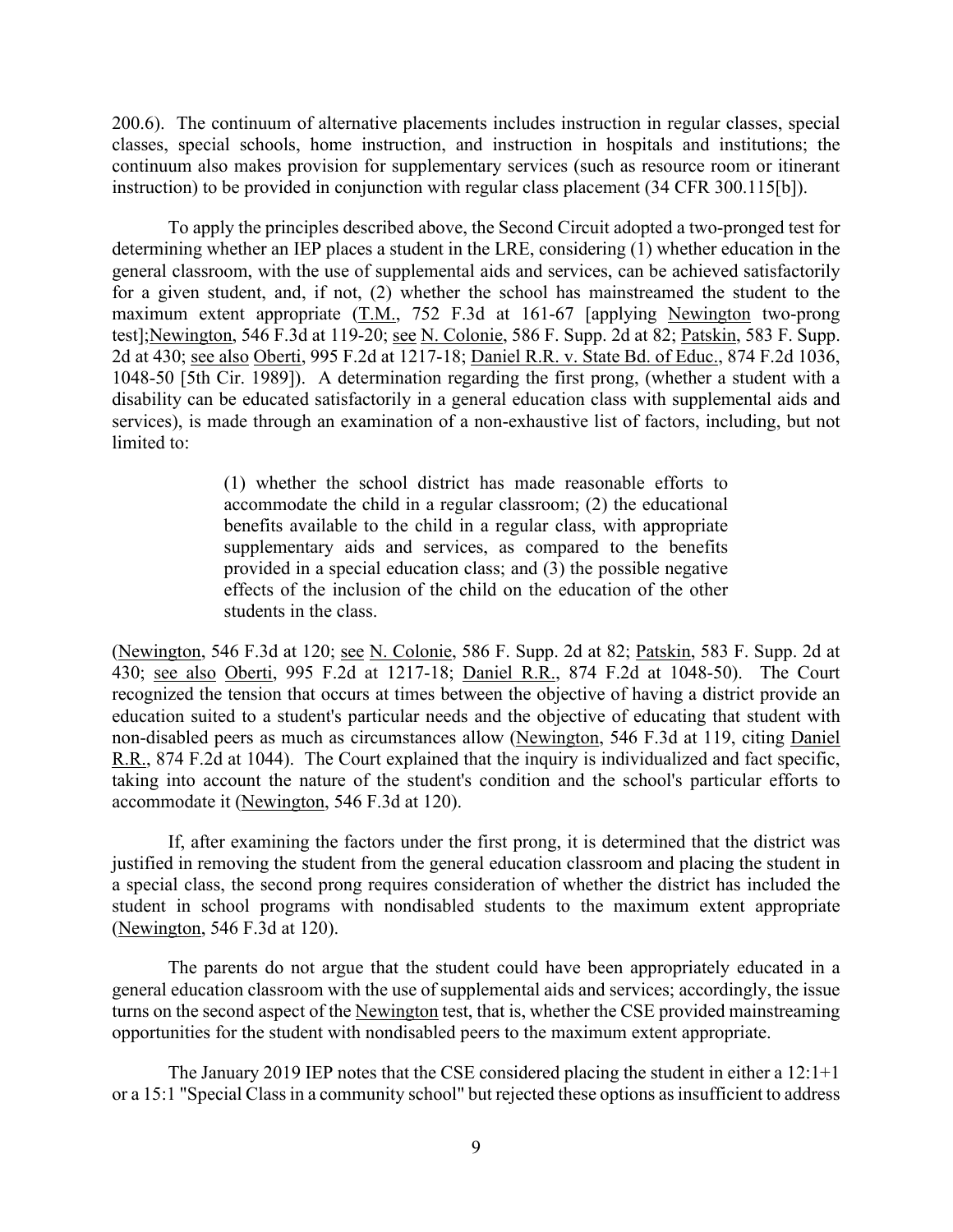considering the effect of the student's needs on his involvement with and progress within the at p. 4). In a section considering the student's participation with students without disabilities, the nondisabled peers; rather, it only notes that the student's "significant global delays preclude[d] participation in regular assessment" (id. at p. 21). Additionally, this section of the IEP notes that, with "adaptive physical education" (id.). [the student's] significant global delays" (Dist. Ex. 3 at p. 23). The IEP also states, in a section general education curriculum, that the student's "significant global delays preclude[d] participation in a general education program for academic related areas" and that he would "participate in appropriate school nonacademic and extracurricular activities with supervision and support" (id. IEP does not explain the extent to which the student would not participate in activities with rather than participating in a regular physical education program, the student would be provided

 at ¶¶ 2, 9). She indicated that the CSE decided not to recommend that the student attend a regression" over the summer  $(id. \P 10)$ . According to the district school psychologist, who attended the January 2019 CSE meeting and served as the district representative, the CSE made its program recommendations with LRE considerations in mind "to ensure that [the student] made meaningful academic progress during the school year while being exposed to his peers for social-emotional development" (Dist. Ex. 23 community school because the committee believed that the student would experience "substantial

students (Dist. Ex. 24 at  $\P$  11).<sup>[8](#page-9-0)</sup> She indicated that family fun days would take place on the The principal of the assigned public school noted in her affidavit testimony that at the school students were exposed to nondisabled peers during the 2019-20 school year through extracurricular activities such as "family fun days," movie nights, dances, recycling activities, running club events, and unified sports teams with the community school located next door to the specialized school, and that some disabled students traveled on the same bus as the nondisabled weekend or after school (Tr. p. 56).

setting hald consistently been determined to be the LRE for [the student]" (Answer 1 13). community school for elementary school through the 2014-15 school year (Parent Ex.  $P \nvert 6$ ). The parents argue that, prior to the January 2019 CSE meeting, a "[c]ommunity [s]chool According to the parent, the student had attended a Yiddish  $12:1+1$  special class in a district

<span id="page-9-0"></span> disagree because, although the Second Circuit has held that a district cannot rely on after-the fact testimony in from making an informed decision]). Here, participation of the student in extracurricular activities is listed in the activities offered at the school. An IEP must describe the special education services that will be provided to a with sufficient detail to guide when those services will be available, but it does not have to provide details of  $\delta$  The parents contend that this testimony should be disregarded as impermissibly retrospective, however, I order to "rehabilitate a deficient IEP," testimony that "explains or justifies the services listed in the IEP" is permissible and may be considered (R.E., 694 F.3d at 186-88; see also E.M. v. New York City Dep't of Educ., 758 F.3d 442, 462 [2d Cir. 2014] [explaining that "[b]y way of example, we explained that 'testimony may be received that explains or justifies the services listed in the IEP,' but the district 'may not introduce testimony that a different teaching method, not mentioned in the IEP, would have been used'"] [internal citations omitted]; P.C. v. Rye City Sch. Dist., 232 F. Supp. 3d 394, 416 [S.D.N.Y. 2017] [noting that the "few additional details" about the CSE's recommendations described in testimony did not materially alter the written plan or prevent the parents January 2019 IEP (Dist. Ex. 3 at p. 4), and the testimony of the principal explains the types of extracurricular events that a student may experience with nondisabled peers.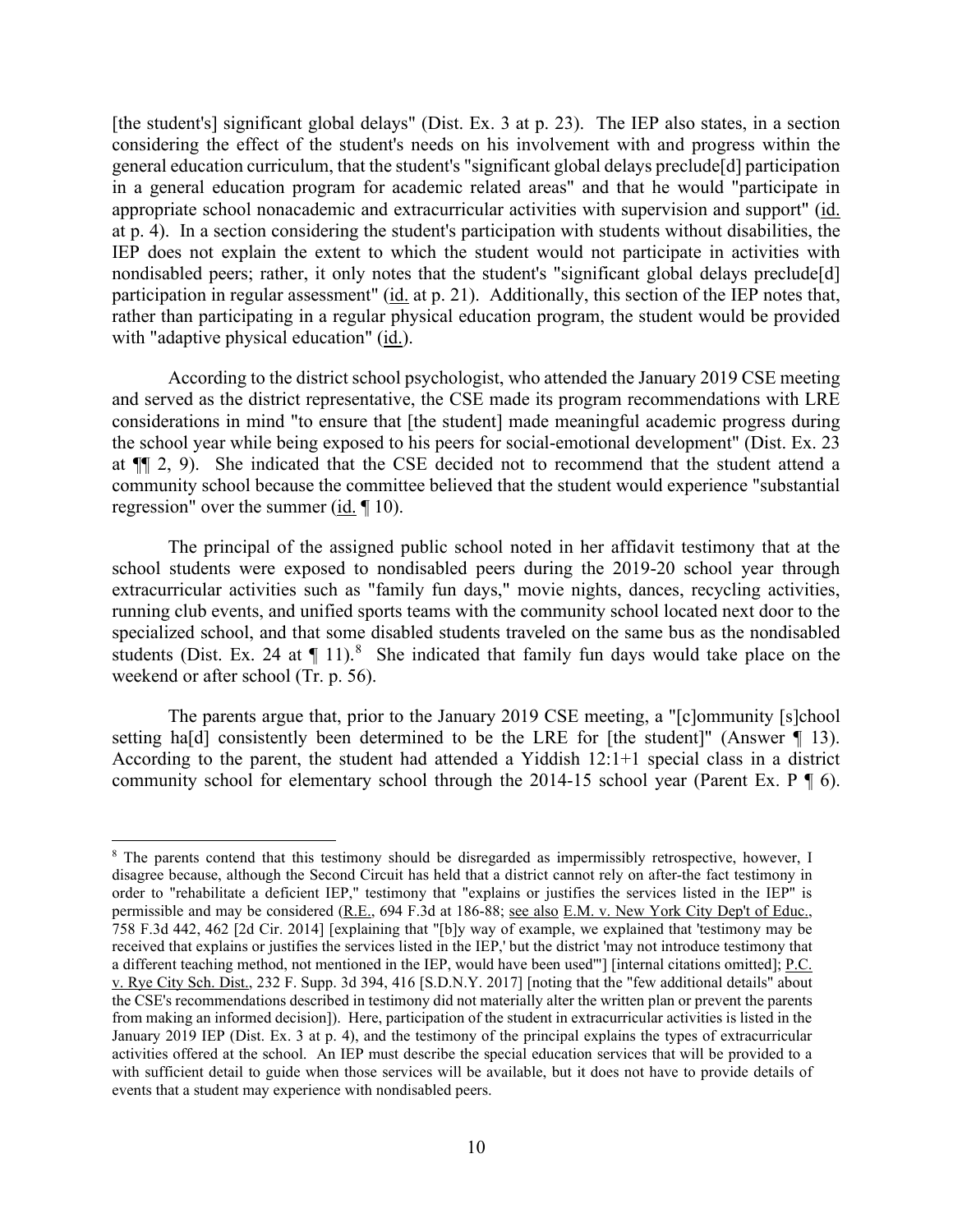they unilaterally placed him at Bonim Lamokom beginning in the 2015-16 school year  $(id. \P 7)$ . However, the parents indicated that the student did not make progress in that setting and, therefore,

 with a private general education school and provided students with disabilities opportunities to nondisabled peer for "pure learning" (see Parent Exs. O at  $\P$  6, 10, 12-15; P at  $\P$  7-8). The CSE reviewed a teacher report and three related service provider updates from staff at Bonim Lamokom, Lamokom and the district school psychologist conducted a classroom observation of the student at Bonim Lamokom (Dist. Exs. 8; 18). None of the documents before the CSE described the degree which the student had been or could be appropriately mainstreamed with nondisabled peers. According to the evidence in the hearing record, Bonim Lamokom shared a school facility interact with nondisabled peers upon arrival in the school, during recess, at lunch, during physical education periods four times per week, during transitions, at school events, and through scheduled "buddy time," which was a special program that paired a student with a disability with a and the principal of Bonim Lamokom as well as the student's classroom teacher participated in the January 2019 CSE meeting (Dist. Ex. 23; see Dist. Exs. 3; 19-21). Additionally, the CSE reviewed a 2017 psychoeducational evaluation of the student conducted while the student attended Bonim

Based on the foregoing, while Bonim Lamokom generally may have been structured to provide its students with opportunities to interact with nondisabled peers at during the school years leading up to the January 2019 CSE meeting, the evidence is unclear as to the degree the student

was able to take advantage of such opportunities or the extent that he benefited from the same.<br>On the other hand, the district school psychologist's reference to the student's need for a services in the district, rather than the student's unique needs as reflected in the IEP (34 CFR requirement is not limited, in the extended school year (ESY) context, by what programs the school all types and severities of disabilities[,] [i]n all cases, placement decisions must be individually determined on the basis of each child's abilities and needs and each child's IEP, and not solely on 12-month school year program as a justification for the specialized school recommendation appears to imply that 12-month services would not be available in a community school (Parent Ex. 23 at ¶ 10). This constitutes a placement decision impermissibly based on the availability of 300.116[b][2]; 8 NYCRR 200.6[a][2]; see T.M., 752 F.3d at 163 [finding that the IDEA's LRE district already offers, but rather must be based on the student's needs]; Adams v. State, 195 F.3d 1141, 1151 [9th Cir. 1999]; Reusch v. Fountain, 872 F. Supp. 1421, 1425-26 [D. Md. 1994]; Placements, 71 Fed. Reg. 46588 [Aug. 14, 2006] ["Although the Act does not require that each school building in [a district] be able to provide all the special education and related services for factors such as . . . availability of special education and related services, configuration of the service delivery system, availability of space, or administrative convenience"]; see also Letter to Clarke, 48 IDELR 77 [OSEP 2007] [stating that service delivery determinations must be made by the CSE "based on a child's individual and unique needs, and cannot be made as a matter of general policy by administrators, teachers or others apart from the IEP Team process"]).

 Ultimately, the IEP's reference to the student's ability to participate in extracurricular activities, as further explained by the testimony of the principal of the assigned school, may well have resulted in sufficient mainstreaming opportunities for the student in light of his needs. Ultimately, however, it is unnecessary to decide because, as set forth below, the evidence in the hearing record supports the IHO's conclusion that the district failed to offer the student a FAPE on other grounds.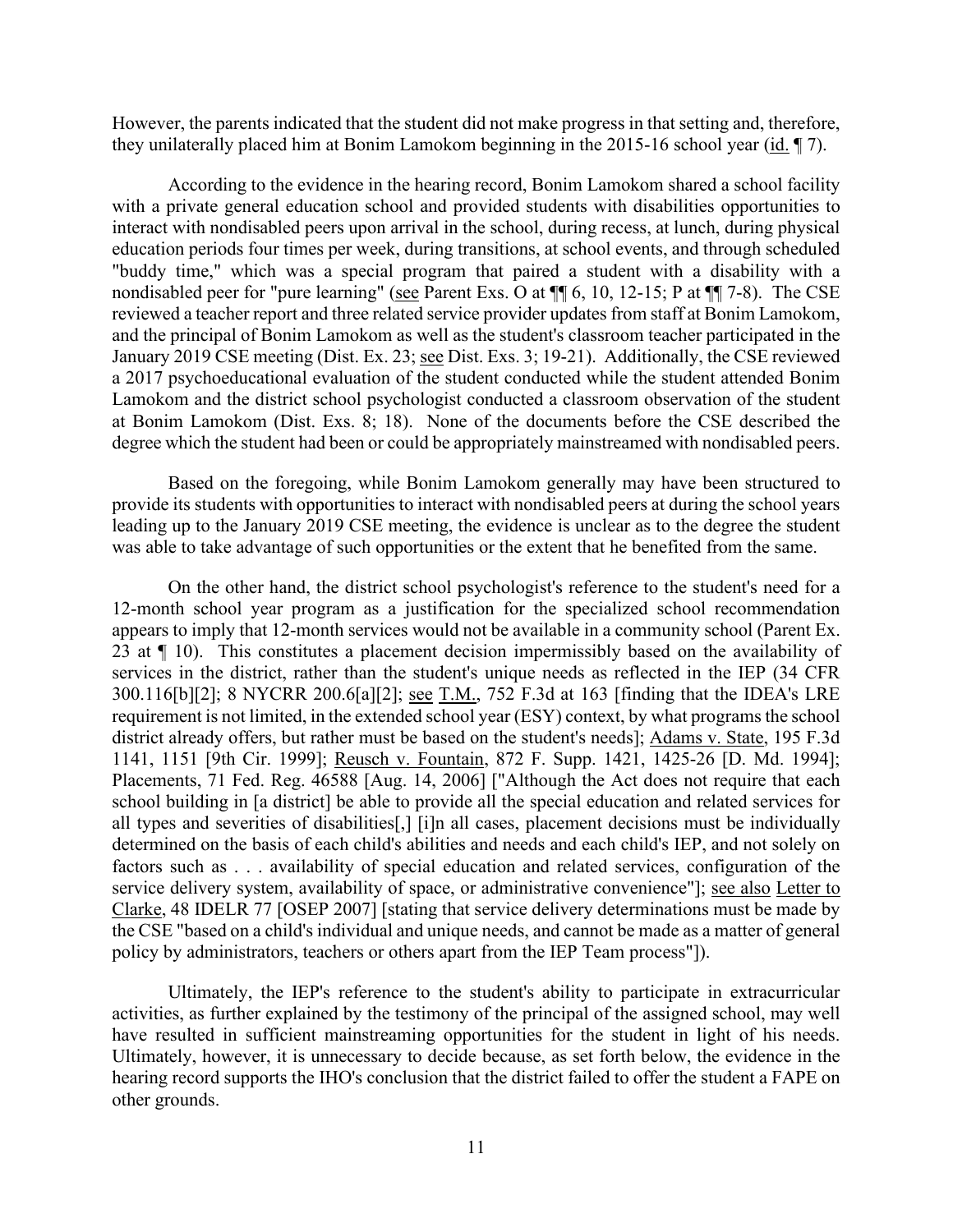#### **2. Transportation**

 The district contends that the IHO erred in finding that the student was denied a FAPE because student's IEP did not provide for special education transportation, arguing that the IEP did about what would be provided. The parents assert that the IHO correctly determined that the lack of special education transportation contributed to the denial of FAPE because, although the IEP provide special education transportation and that the hearing record contains further information notes that the student required special transportation, there were no specific accommodations identified.

in its definition of related services (20 U.S.C.  $\S$  1401[26]; see 34 CFR 300.34[a], [c][16]). In to and from special classes or programs" (Educ. Law §§ 4401[1]; 4402[4][a]; see Educ. Law The IDEA specifically includes transportation, as well as any modifications or accommodations necessary in order to assist a student to benefit from his or her special education, addition, State law defines special education as "specially designed instruction . . . and transportation, provided at no cost to the parents to meet the unique needs of a child with a disability," and requires school districts to provide disabled students with "suitable transportation § 4401[2]; 8 NYCRR 200.1[ww]).

on a case-by-case basis by the CSE (Irving Indep. Sch. Dist. v. Tatro, 468 U.S. 883, 891, 894 child has no ambulatory impairment that directly causes a 'unique need' for some form of Specialized forms of transportation must be provided to a student with a disability if necessary for the student to benefit from special education, a determination which must be made [1984]; Dist. of Columbia v. Ramirez, 377 F. Supp. 2d 63 [D.D.C. 2005]; see Transportation, 71 Fed. Reg. 46576 [Aug. 14, 2006]; "Questions and Answers on Serving Children with Disabilities Eligible for Transportation," 53 IDELR 268 [OSERS 2009]; Letter to Hamilton, 25 IDELR 520 [OSEP 1996]; Letter to Anonymous, 23 IDELR 832 [OSEP 1995]; Letter to Smith, 23 IDELR 344 [OSEP 1995]). If the student cannot access his or her special education without provision of a related service such as transportation, the district is obligated to provide the service, "even if that specialized transport" (Donald B. v. Bd. of Sch. Commrs., 117 F.3d 1371, 1374-75 [11th Cir. 1997] [emphasis in original]). The requested transportation must also be "reasonable when all of the facts are considered" (Alamo Heights Indep. Sch. Dist. v. State Bd. of Educ., 790 F.2d 1153, 1160 [5th Cir. 1986]).

 communication, physical, and health needs when determining whether or not a student requires According to a guidance document, the CSE should consider a student's mobility, behavior, transportation as a related service, and that the IEP "must include specific transportation recommendations to address each of the student's needs, as appropriate" ("Special Transportation for Students with Disabilities," VESID Mem. [Mar. 2005], available at [http://www.p12.nysed.gov/specialed/publications/policy/specialtrans.pdf\)](http://www.p12.nysed.gov/specialed/publications/policy/specialtrans.pdf). Other relevant considerations may include the student's age, ability to follow directions, ability to function without special transportation, the distance to be traveled, the nature of the area, and the availability of private or public assistance (see Donald B., 117 F.3d at 1375; Malehorn v. Hill City Sch. Dist., 987 F. Supp. 772, 775 [D.S.D. 1997]).

 student's behavior on the school bus was poor (Dist. Ex. 7 at p. 2). The January 2019 IEP indicated According to minutes from the January 2019 CSE meeting, the CSE discussed that the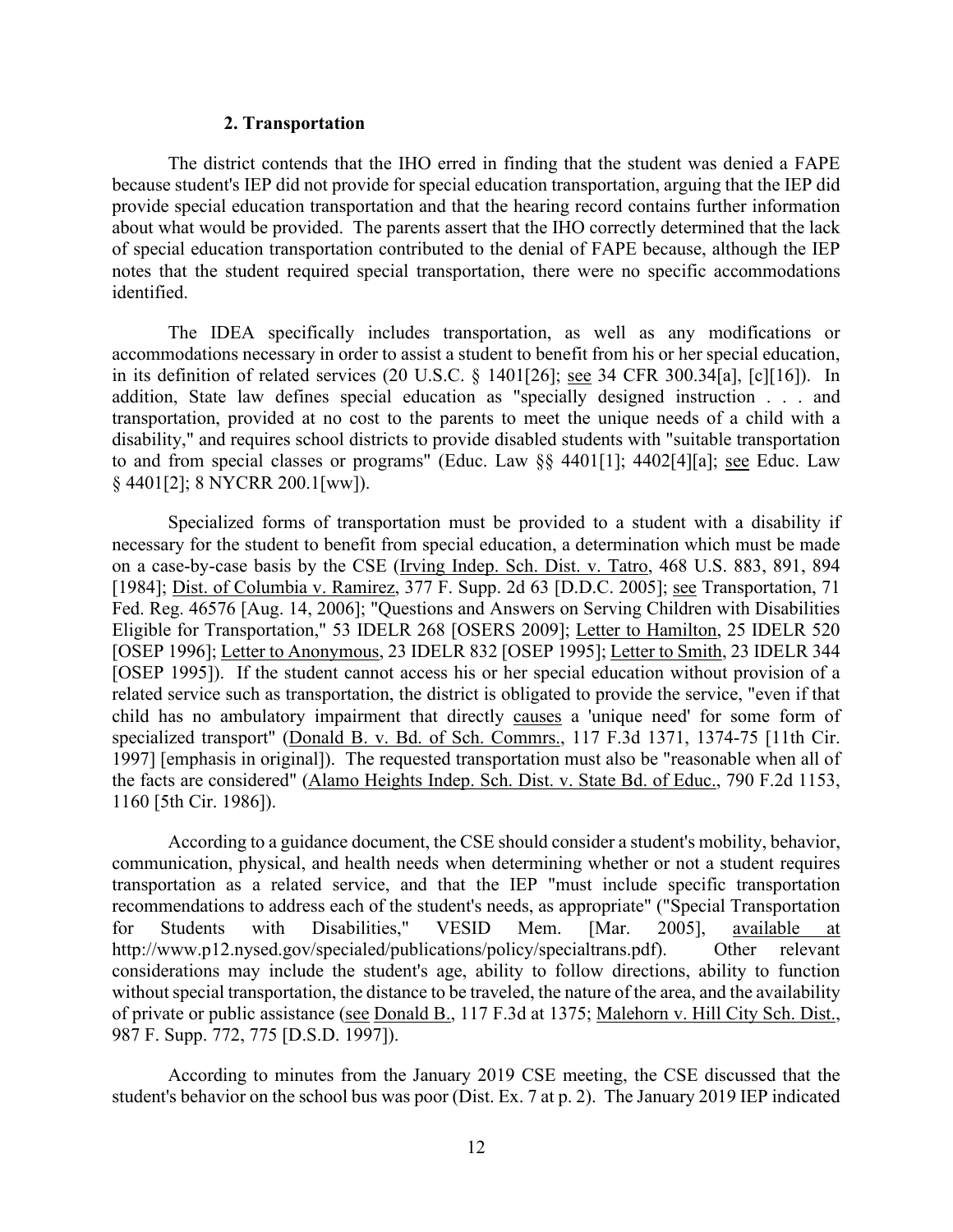behaved" (Dist. Ex. 23 at ¶ 18). She further noted that the information before the CSE did not that the student needed special transportation accommodations or services but did not list what the CSE recommended in this regard (Dist. Ex. 3 at pp. 21, 23). The district school psychologist indicated in her affidavit testimony that the specialized school program recommended by the January 2019 CSE programmatically included door-to-door transportation and a bus matron on every school bus trip "who act[ed] as a supervisor of the bus to ensure the students [we]re properly indicate and that the parents did not request that the student needed limited travel time (id.).

the IEP and is an impermissible attempt to rehabilitate a defect in the IEP ( $R.E., 694 F.3d$  at 186- 88). Merely checking a catch-all box to indicate that a student is eligible for some kind of special transportation is inadequate to show that the CSE engaged in the requisite planning to address a student's individual needs. The affidavit testimony of the district school psychologist describing special transportation accommodations and supports goes further than merely explaining or justifying supports listed in

#### **B. Bilingual Instruction**

 school site's capacity to implement the 12:1+1 special class mandated on the student's IEP in a special education teacher during the summer to access the curriculum. The district asserts that the student's IEP stated that the student could be placed in a monolingual English speaking class on an interim basis and that "having an English speaking . . . teacher with a class paraprofessional translating instruction into Yiddish for two months qualifie[d] as the type of interim instruction contemplated by the student's IEP" (Req. for Rev.  $\P$  12).<sup>[9](#page-12-0)</sup> The district further asserts that the The district alleges that the IHO erred in his determinations relating to the assigned public classroom with a Yiddish-speaking special education teacher during the summer portion of the student's 12-month program. The district asserts that the student did not require a Yiddish speaking hearing record shows the student could speak and understand English and that some of the instruction at the unilateral placement was in English.

 required by State regulation and guidance. The parents assert that a 1:1 paraprofessional acting as The parents contend that the IHO correctly determined that the lack of proper bilingual instruction during the summer portion of the student's 12-month program was inappropriate, and further contend that the district erred in failing to properly assess the student's language needs as a translator for the student would not be sufficient as special education instruction but would additionally isolate the student and serve as a barrier to improving his language delays and social skills.

<span id="page-12-0"></span><sup>&</sup>lt;sup>9</sup> The district also contends that the facts in Application of a Student with a Disability, Appeal No. 14-107, are with a Disability, Appeal No. 14-107). Moreover, Application of a Student with a Disability, Appeal No. 14-107, not include a recommendation for a bilingual paraprofessional on an interim basis (see Dist. Ex. 3 at p. 23). similar to the present matter and should lead to a finding that a Yiddish-speaking paraprofessional was appropriate for a bilingual student in a classroom with an English-speaking classroom teacher (Req. for Rev. ¶ 13). However, the SRO in that matter found that the question of the use of a bilingual paraprofessional had not been properly preserved for appeal, rendering any subsequent substantive findings therein as dicta (see Application of a Student is factually distinguishable from the present matter since, as discussed further below, the January 2019 IEP did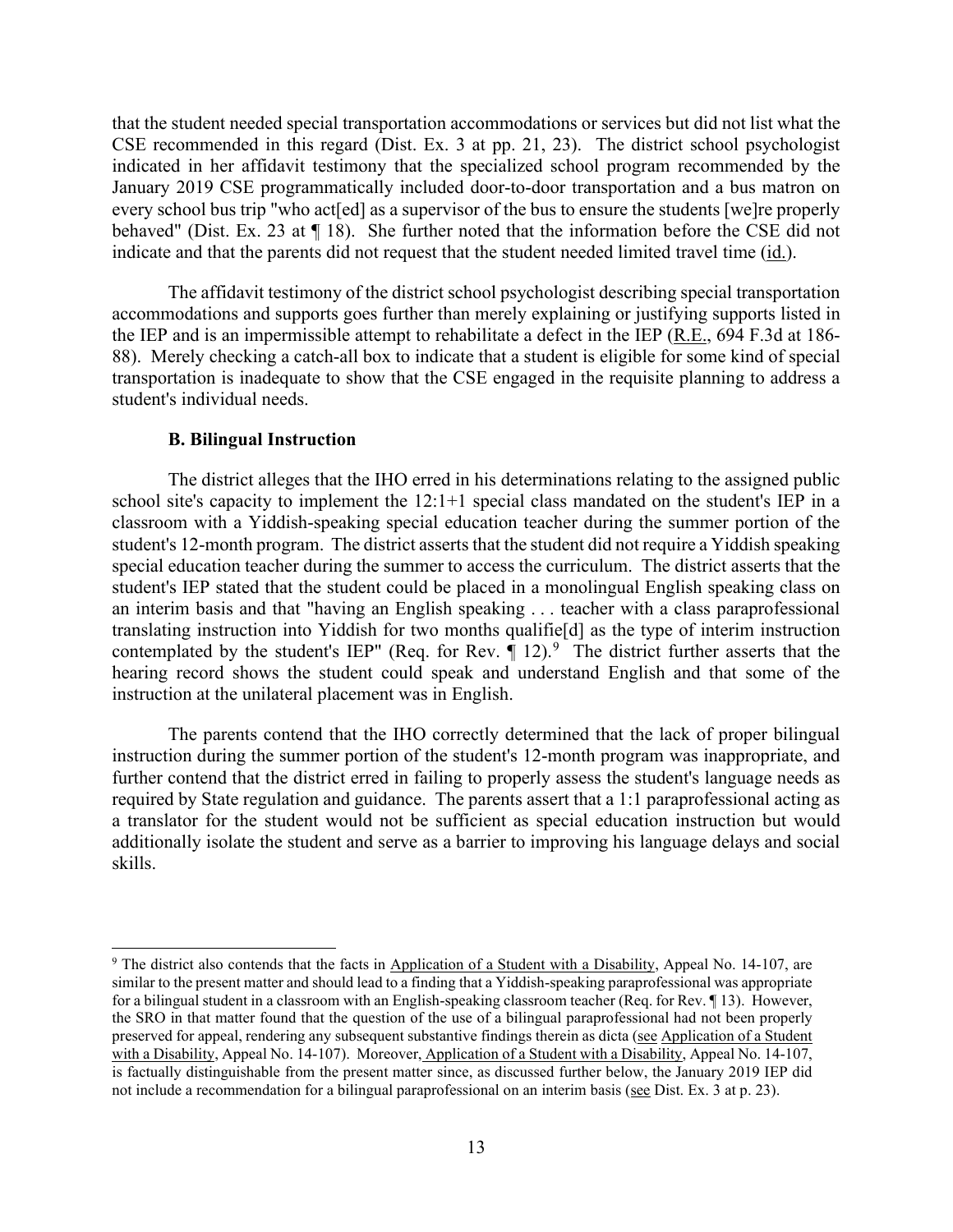#### **1. IEP Interim Plan**

 Federal and State regulations provide that a CSE must consider special factors including, to the student's IEP (34 CFR 300.324[a][2][ii]; 8 NYCRR 200.4[d][3][ii]).<sup>[10](#page-13-0)</sup> Pursuant to State CSE must consider "the special education supports and services a student needs to address his or in the case of a student with limited English proficiency, how the student's language needs relate guidance, when developing an IEP for a limited English proficient student with a disability, the her disability and to support the student's participation and progress in the general education curriculum" ("Bilingual and English as a Second Language (ESL) Services for Limited English Proficient (LEP)/English Language Learners (ELLs) who are Students with Disabilities," at pp. 1- 2, Office of Special Educ. [Mar. 2011], available at http://www.p12.nysed.gov/specialed/ [publications/bilingualservices-311.pdf\)](http://www.p12.nysed.gov/specialed/%20publications/bilingualservices-311.pdf). Such considerations include but are not limited to the student's need for "special education programs and services to support the student's participation and progress in English language arts instruction, content area instruction in English and ESL instruction, and whether the student needs bilingual special education and/or related services" (id. at p. 2).

 they related to his IEP (Dist. Ex. 3 at p. 4). An August 21, 2017 district psychoeducational With respect to the student's language needs, the January 2019 IEP noted that the student had limited English proficiency and required special education to address his language needs as evaluation report noted that although the student spoke both English and Yiddish, his testing performance improved in Yiddish and Yiddish was the student's dominant language (Dist. Ex. 18 at p. 1). The IEP also notes that the student's parents' language is Yiddish (Dist. Ex. 3 at p. 22).

 service being Yiddish, along with the related services of OT and PT in English and speech- language therapy in Yiddish (Dist. Ex. 3 at pp. 17-18). The IEP also calls for the same services to would be "provide[d] interim service in English pending availability of a bilingual provider" and contemplates placing the student in an "interim monolingual class" (id. at p. 23). The IEP called for a 12:1+1 special class in a specialized school with the language of the be offered during the summer portion of the student's 12-month program (id. at pp. 18, 22-23). The IEP states that "[i]f there is no provider available in this language," i.e., Yiddish, the student

(see E.H. v. Shenendehowa Cent. Sch. Dist., 2008 WL 3930028, at \*9-\*10 [N.D.N.Y. Aug. 21, appropriate for a district to propose a 30-day interim placement in a small group setting to gather 2004] [endorsing a district's use of an interim IEP for one month to be reviewed thereafter to There may be circumstances when it is appropriate to develop an interim plan for a student 2008] [finding an interim IEP appropriate where the parties contemplated that the student would remain in his home schooling placement to allow the parents to evaluate possible classrooms in anticipation of a final IEP and where the final IEP was complete by October]; see also C.B. v. Garden Grove Unif. Sch. Dist., 575 Fed App'x 796, 799 [9th Cir. May 28, 2014] [finding it information about the student's ability to learn in a group setting for a student who had received one-to-one instruction for three years]; T.B. v Warwick Sch. Comm., 361 F3d 80, 84 [1st Cir.

<span id="page-13-0"></span>risen from 9.7 percent to 10.35 percent during the period between 2012 and 2020 (see "OSEP Fast Facts: Students <sup>10</sup> I note that the percentage of students with disabilities in the State who are also English-language learners has with Disabilities who are English Learners (ELs) Served under IDEA Part B" [OSEP April 2022], available at [https://sites.ed.gov/idea/osep-fast-facts-students-with-disabilities-english-learners#\)](https://sites.ed.gov/idea/osep-fast-facts-students-with-disabilities-english-learners%23).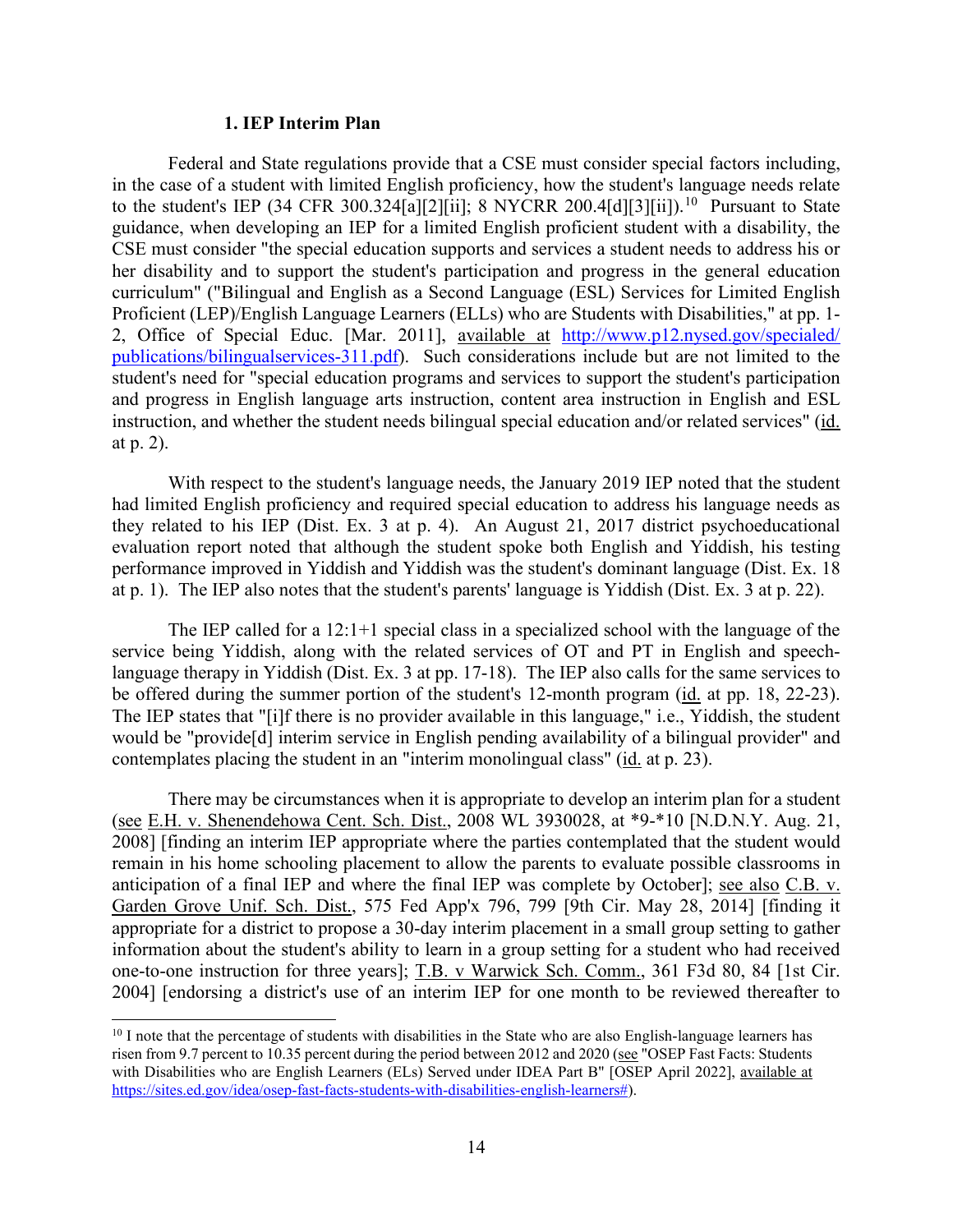"does not authorize 'transitional'  $IEPs$ "]).<sup>11</sup> However, if a CSE develops an interim plan, the interim IEP with specific conditions and timelines, ensure that the parents are allowed to the purpose of finalizing the IEP (see  $E.H., 2008$  WL 3930028, at \*9). A district may not utilize an interim plan in order to postpone the provision of a FAPE to a student (see Letter to Boney, 18 implemented as soon as possible after a CSE meeting]). Just as with any IEP recommendations, determine how the student responded to it]; K.K. v. Hawaii, 2015 WL 4611947, at \*19 [D. Haw. July 30, 2015] [finding that a district did not violate the IDEA by offering homebound services as an interim measure until evaluations were complete]; Letter to Boney, 18 IDELR 537 [OSEP 1991] [noting that interim IEPs should only be used in special circumstances where necessary]; Briere v. Fair Haven Grade Sch. Dist., 948 F. Supp. 1242, 1255 [D. Vt. 1996] [indicating that the IDEA interim plan must offer the student a FAPE. In addition, to ensure that the interim or temporary placement does not become the child's final placement, CSEs should endeavor to develop an participate in the formation of the interim placement plan before it is carried out (and that prior written notice is issued), set a specific timeline, and conduct a CSE meeting at the end thereof for IDELR 537 [noting that an IEP cannot be used to circumvent the requirement for an IEP to be an interim plan must be related to the student's needs, not administrative convenience of the district (see Placements, 71 Fed. Reg. 46588 [Aug. 14, 2006]).

 as the interim plan was developed, not to address the student's needs, but to address the district's classroom—was appropriate for the student on an interim basis or otherwise.<sup>12</sup> Instead, the district paraprofessional (see Req. for Rev. 112). The district school psychologist testified that the CSE 91; Dist. Ex. 23 at ¶ 21). However, the IEP did not include a recommendation for a program actually offered"]). Additionally, there is no indication for how long the CSE Here, the district's attempt to build into the student's IEP a contingency plan is problematic anticipation that it could not fulfill the terms of the IEP. Moreover, in this instance, the district does not purport to argue that the interim plan included in the January 2019 IEP—a monolingual argues that, on an interim basis, the student would have received the support of a Yiddish-speaking believed that an interim monolingual class with a Yiddish-speaking paraprofessional translating instruction was appropriate for the student because the student understood English (see Tr. pp. 90 paraprofessional, and testimony indicating that the student would have received paraprofessional services on an interim basis constitutes impermissible retrospective testimony that attempts to rehabilitate or revise the IEP (R.E., 694 F.3d at 187-88 ["At the time the parents must decide whether to make a unilateral placement . . . [t]he appropriate inquiry is into the nature of the contemplated that an "interim" placement would be in place (Dist. Ex. 3 at pp. 22-23).

Having found that the district essentially conceded that the "interim" arrangement of a monolingual classroom would not have been appropriate for the student, the January 2019 IEP,

<span id="page-14-0"></span><sup>&</sup>lt;sup>11</sup> One temporary or interim arrangement specifically contemplated by the IDEA's implementing regulations is a comparable services plan, developed when a student moves into a district from another public agency (34 CFR 300.323[f]; 8 NYCRR 200.4[e][8][ii]).

<span id="page-14-1"></span>student's needs (see Req. for Rev.  $\P$  12); however, the argument is beside the point since the IEP reflected an  $12$  The district does argue that the student had some English proficiency in support of its argument that a Yiddishspeaking paraprofessional, instead of a Yiddish-speaking special education teacher, would have addressed the "interim" arrangement of a monolingual special class, with no reference to a Yiddish-speaking paraprofessional (Dist. Ex. 3 at p. 23).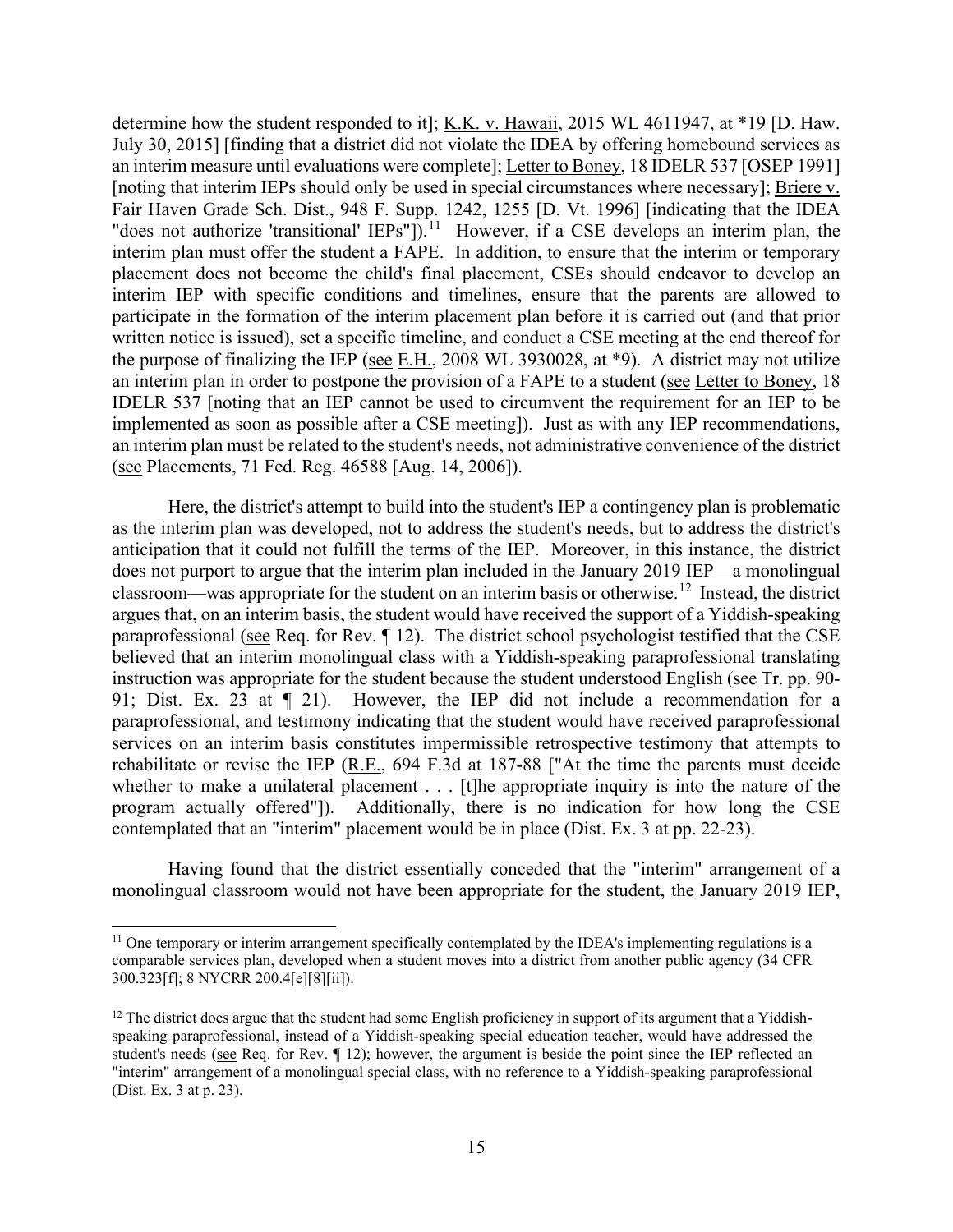which contemplates this temporary program, was not appropriate and did not offer the student a FAPE. The remaining arguments posed by the parties relate to the assigned public school site's capacity to implement a 12:1+1 special class with the language of service being Yiddish.

### **2. Assigned Public School Site**

basis for unilateral placement" (R.E., 694 F.3d at 195; see E.H. v. New York City Dep't of Educ., 2009]; R.B. v. New York City Dep't of Educ., 589 Fed. App'x 572, 576 [2d Cir. Oct. 29, 2014]). Educ., 793 F.3d 236, 244 [2d Cir. 2015]; R.E., 694 F.3d at 191-92; T.Y., 584 F.3d at 419-20; see placement their child will attend, the IDEA does not confer rights on parents with regard to the at 245; see Y.F. v. New York City Dep't of Educ., 659 Fed. App'x 3, 5-6 [2d Cir. Aug. 24, 2016]; J.C. v. New York City Dep't of Educ., 643 Fed. App'x 31, 33 [2d Cir. Mar. 16, 2016]; B.P. v. New based on more than "mere speculation" that the school would not adequately adhere to the IEP Generally, the sufficiency of the program offered by the district must be determined on the basis of the IEP itself (R.E., 694 F.3d at 186-88). The Second Circuit has explained that "[s]peculation that the school district will not adequately adhere to the IEP is not an appropriate 611 Fed. App'x 728, 731 [2d Cir. May 8, 2015]; R.B. v. New York City Dep't of Educ., 603 Fed. App'x 36, 40 [2d Cir. Mar. 19, 2015] ["declining to entertain the parents' speculation that the 'bricks-and-mortar' institution to which their son was assigned would have been unable to implement his IEP"], quoting T.Y. v. New York City Dep't of Educ., 584 F.3d 412, 419 [2d Cir. However, a district's assignment of a student to a particular public school site must be made in conformance with the CSE's educational placement recommendation, and the district is not permitted to deviate from the provisions set forth in the IEP (M.O. v. New York City Dep't of C.F. v. New York City Dep't of Educ., 746 F.3d 68, 79 [2d Cir. 2014] [holding that while parents are entitled to participate in the decision-making process with regard to the type of educational selection of a school site]). The Second Circuit has held that claims regarding an assigned school's ability to implement an IEP may not be speculative when they consist of "prospective challenges to [the assigned school's] capacity to provide the services mandated by the IEP" (M.O., 793 F.3d York City Dep't of Educ., 634 Fed. App'x 845, 847-49 [2d Cir. Dec. 30, 2015]). Such challenges must be "tethered" to actual mandates in the student's IEP (see Y.F., 659 Fed. App'x at 5). Additionally, the Second Circuit indicated that such challenges are only appropriate, if they are evaluated prospectively (as of the time the parent made the placement decision) and if they were despite its ability to do so (M.O., 793 F.3d at 244). In order for such challenges to be based on more than speculation, a parent must allege that the school is "factually incapable" of implementing the IEP (see M.E. v. New York City Dep't of Educ., 2018 WL 582601, at \*12 [S.D.N.Y. Jan. 26, 2018]; Z.C. v. New York City Dep't of Educ., 2016 WL 7410783, at \*9 [S.D.N.Y. Nov. 28, 2016]; L.B. v. New York City Dept. of Educ., 2016 WL 5404654, at \*25 [S.D.N.Y. Sept. 27, 2016]; G.S. v. New York City Dep't of Educ., 2016 WL 5107039, at \*15 [S.D.N.Y. Sept. 19, 2016]; M.T. v. New York City Dep't of Educ., 2016 WL 1267794, at \*14 [S.D.N.Y. Mar. 29, 2016]). Such challenges must be based on something more than the parent's speculative "personal belief" that the assigned public school site was not appropriate (K.F. v. New York City Dep't of Educ., 2016 WL 3981370, at \*13 [S.D.N.Y. Mar. 31, 2016]; Q.W.H. v. New York City Dep't of Educ., 2016 WL 916422, at \*9 [S.D.N.Y. Mar. 7, 2016]; N.K. v. New York City Dep't of Educ., 2016 WL 590234, at \*7 [S.D.N.Y. Feb. 11, 2016]).

The district sent the parents a prior written notice dated June 12, 2019 and a letter identifying the particular public school assigned for the student dated June 12, 2019 (see Dist. Exs.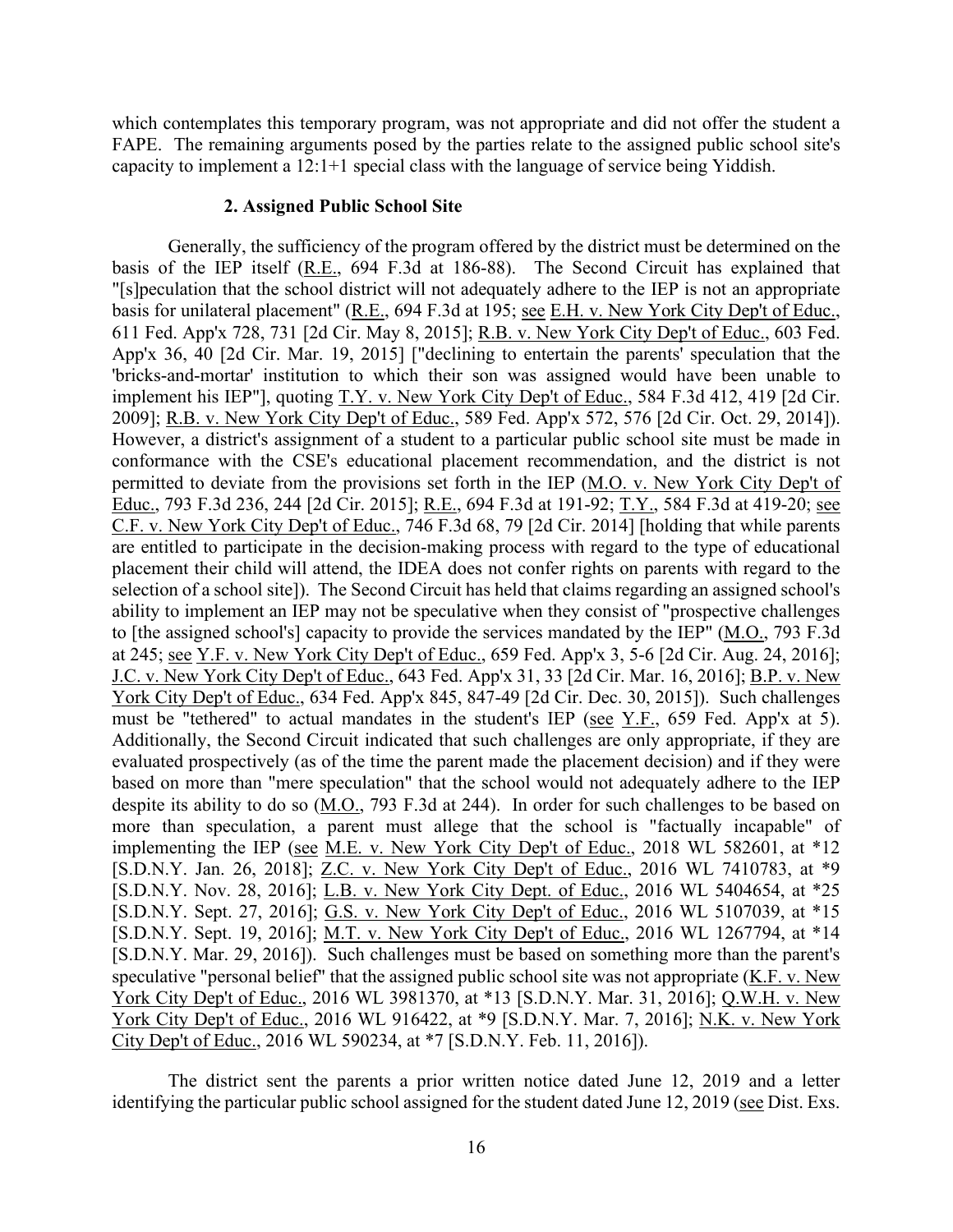P at  $\P$  37). 5, 17; Parent Ex B at p. 6). By letter dated June 17, 2019, the parents gave the district notice of their intention to unilaterally place the student at Bonim Lamokom for the 2019-20 school year based upon their disagreement with the contents of the January 2019 IEP (Parent Ex. C). In her affidavit testimony the student's mother related that she visited the assigned school and was informed that the school did not have a bilingual Yiddish speaking special education teacher for the months of July and August 2019 and was also told that the school did not have a bilingual Yiddish speaking speech-language therapist for the months of July and August 2019 (Parent Ex.

 The principal of the assigned school confirmed that the school did not have a bilingual language therapist during summer (Tr. pp. 51; Dist. Ex. 24 at ¶¶ 5, 7). More specifically she stated language therapy to the students during the "entire 2019-20 school year" (id. at ¶7). Yiddish-speaking special education teacher to teach the 12:1+1 special class for the months of July and August 2019, but disagreed with the parents' assertion concerning a Yiddish speaking speechthat the assigned school had a bilingual Yiddish speech-language provider who provided speech-

 the instruct[ion] was orally recited by the teacher" (Dist. Ex. 24 at ¶ 5). In her affidavit testimony, Yiddish speaking (see Dist. Ex. 23 at  $\P$  21). On the other hand, during cross-examination, both the district school psychologist and the principal of the assigned school indicated that the bilingual paraprofessional may have been assigned to the student on a 1:1 basis and were much more paraprofessional may have been the class para that also provided the Yiddish translation . . . for However, the principal indicated that there was a classroom paraprofessional in the student's proposed classroom that spoke Yiddish and "provided bilingual Yiddish instruction to all of the Yiddish speaking students in the class" and "translated the instruction into Yiddish . . . after the district school psychologist also referenced that the classroom paraprofessional would be equivocal as to the anticipated staffing of the proposed classroom (see Tr. pp. 48, 52-55). For example, the principal testified that, "depending on the students that are attending, the the students that are mandated for bilingual instruction or the para may have also been, dependent on the student, a one-to-one para that could provide the instruction if it's a student that was bilingual Yiddish as well" (Tr. p. 54).

 teacher assisted by a classroom paraprofessional who provides translation services, would, by itself, render the 12:1+1 special class with Yiddish as the language of service incapable of being implemented because the case can be resolved on more narrow grounds. The testimonial evidence times contradictory. Therefore that evidence is not helpful to the district's position. On the other terms written into the January 2019 IEP which unambiguously stated that monolingual services would be provided instead as interim plan if the bilingual services called for in the IEP were unavailable. The parents were not required to accept a written IEP that called for bilingual services, I express no opinion in this decision as to whether the provision of an English-speaking referencing a 1:1 Yiddish-speaking paraprofessional assigned to the student was impermissibly retrospective because that service was not listed on the student's IEP and, moreover, the testimony of the district witnesses with respect to a Yiddish-speaking classroom paraprofessional was at hand, claims about an assigned public school site's ability to staff a program or service mandated on an IEP tend to be speculative where the student has not attended the recommended program, as the district could have hired or shifted staff if the student had attended. Ultimately, however, the most significant flaw was that the district relied on the after-the-fact testimony regarding a bilingual paraprofessional to argue that the assigned school would do something different than the